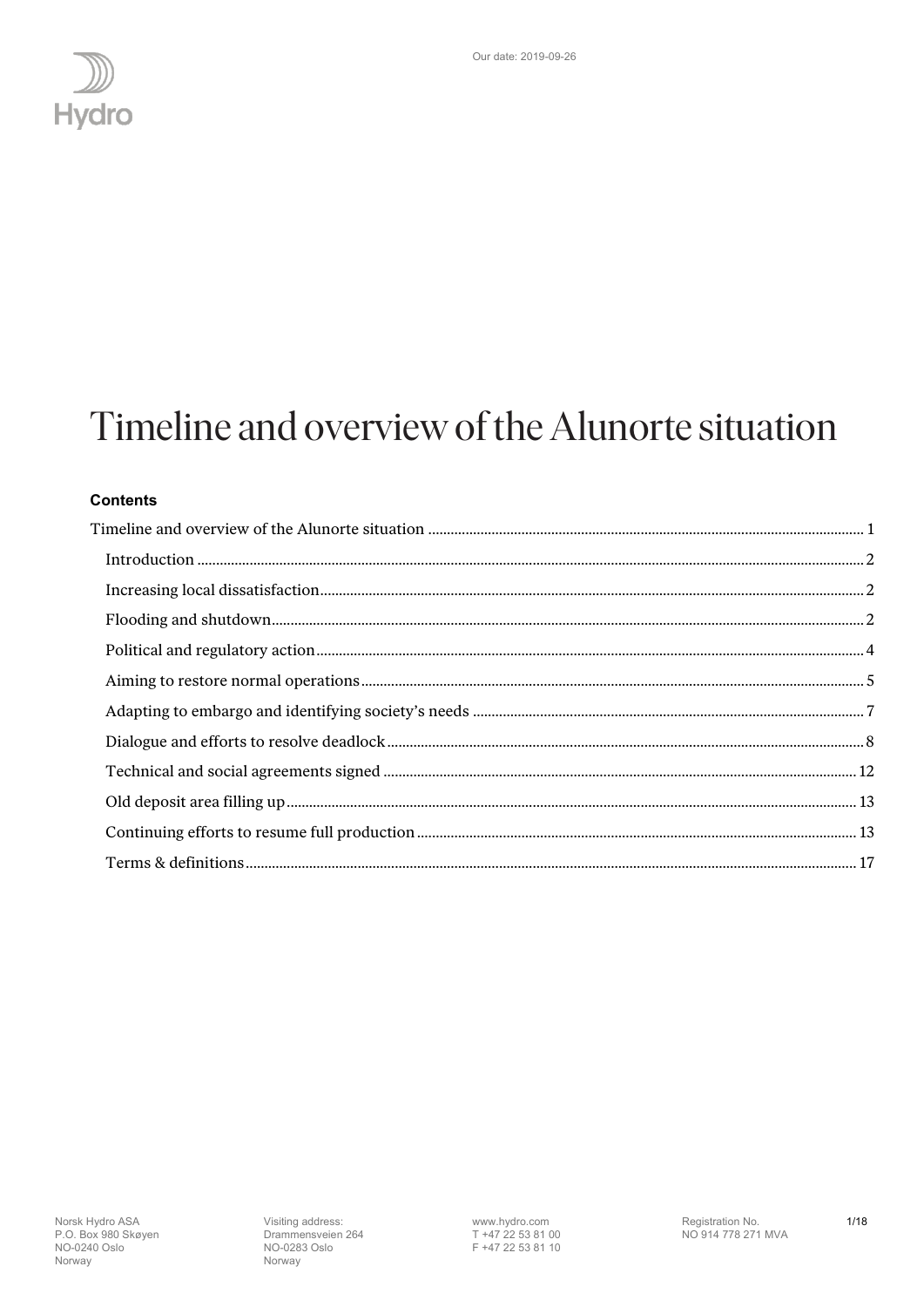## <span id="page-1-0"></span>**Introduction**

The purpose of this memo is to give a brief, yet extensive overview of what happened immediately before, during and after the extreme rainfall and subsequent flooding of Barcarena in the state of Pará in Norther Brazil, in mid-February. This includes the direct consequences to the alumina refinery Alunorte, the aluminium plant Albras, and the bauxite mine Paragominas, but also related consequences for employees and local communities.

The memo also includes some related topics of interest as well as relevant terms and definitions.

<span id="page-1-2"></span><span id="page-1-1"></span>

| Increasing local dissatisfaction |                        |                                                                                                                                                                                                                                                                                                                                                                                                                                                                                                                                                                                                                                                                                                                                                                                                          |
|----------------------------------|------------------------|----------------------------------------------------------------------------------------------------------------------------------------------------------------------------------------------------------------------------------------------------------------------------------------------------------------------------------------------------------------------------------------------------------------------------------------------------------------------------------------------------------------------------------------------------------------------------------------------------------------------------------------------------------------------------------------------------------------------------------------------------------------------------------------------------------|
|                                  | $\bullet$              | In 2017, there were several demonstrations near our operations in Barcarena, mainly<br>targeting local and federal authorities. Of these, a few targeted also Hydro directly.                                                                                                                                                                                                                                                                                                                                                                                                                                                                                                                                                                                                                            |
| 2017                             | $\bullet$              | In April, about 300 illegal dwellings were removed from Hydro industrial land by the<br>authorities. Hydro hired the local NGO Instituto Peabiru to act as a third-party observer to<br>report any human rights violations. The operation was described as peaceful with the vast<br>majority of people removing their belongings voluntarily. Hydro assisted the settlers in<br>transporting their belongings to a location of their choice.                                                                                                                                                                                                                                                                                                                                                            |
|                                  |                        | In one of the affected areas, there were no dwellings, but illegal logging took place, and an<br>illegal sawmill was identified. This is an area that later has been claimed by the Tauá<br>community.                                                                                                                                                                                                                                                                                                                                                                                                                                                                                                                                                                                                   |
| February<br>13, 2018             | $\bullet$              | Several days before the extreme rainfall and subsequent flooding of Barcarena and Alunorte,<br>there were social media reports of ruptures from the bauxite residue deposits at Alunorte:<br>"We call on the environmental authorities to take immediate action to prevent a tragedy,"<br>said Maria do Socorro Silva, leader of the Burajuba community. (Link: http://www.ver-o-<br>fato.com.br/2018/02/moradores-de-barcarena-alertam-para.html)                                                                                                                                                                                                                                                                                                                                                       |
| <b>Flooding and shutdown</b>     |                        |                                                                                                                                                                                                                                                                                                                                                                                                                                                                                                                                                                                                                                                                                                                                                                                                          |
| February<br>17-18, 2018          | $\bullet$<br>$\bullet$ | On February 17-18, heavy rainfall led to flooding in the Barcarena region and resulted also in<br>flooding at Alunorte. The 1-meter freeboard limit in the containment basins of the bauxite<br>residue deposit DRS1 was exceeded and remained above the limit until February 27. In<br>addition, there were three other non-compliances:<br>discharge of rainwater through the Canal Velho into the Pará river (see also March<br>$\circ$<br>11)<br>rainwater leak from the plant area and into the environment through a crack in an<br>$\circ$<br>abandoned pipe (see February 26)<br>discharge of rainwater from the roof of the coal storage shed into the Pará river (see<br>$\circ$<br>March 19)<br>There were no leaks or overflow from the bauxite residue deposit areas. This was confirmed on |
|                                  |                        | site by all relevant inspecting authorities, and later confirmed by relevant authorities in<br>public hearings, including in a congressional hearing in Brasilia on 15 March. More than 50<br>external inspections were made in the coming days by among others Ibama, Semas, Semade,<br>the local fire brigade and IEC. Surveillance authorities identified a small leak of rainwater<br>through crack in the concrete seal from a pipe without direct connection to the deposit<br>areas of Alunorte. The pipe in question was originally used during the construction of that                                                                                                                                                                                                                         |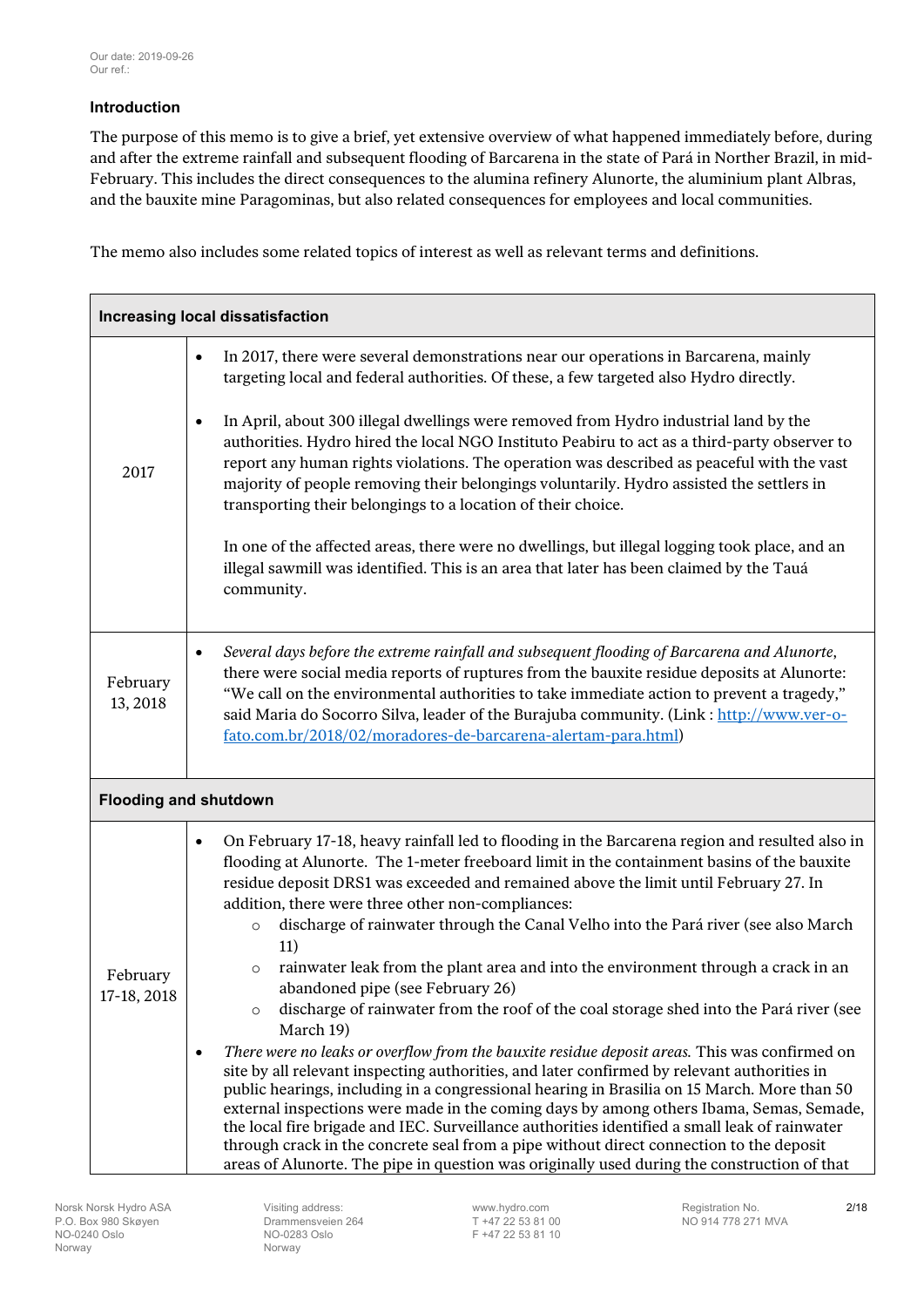|                      | area in Alunorte and has not been in use since then. Hydro immediately resealed the pipe,<br>when the inspection pointed this out. Hydro estimates that the rain water entered this pipe<br>during February 16 and 17, and that the total amount that escaped the area through the pipe<br>was very limited. Inspections revealed four more pipes. These were inspected and found to<br>be adequately sealed. This was confirmed by the SGW report 9 April.<br>In respect of the overall rainfall situation, Hydro and Alunorte recognize that we did not<br>$\bullet$<br>adequately inform the local communities about the situation, not giving them reassurance<br>that they were not directly affected.                                                                                                                                                                                                                                                                                                                                                                  |
|----------------------|------------------------------------------------------------------------------------------------------------------------------------------------------------------------------------------------------------------------------------------------------------------------------------------------------------------------------------------------------------------------------------------------------------------------------------------------------------------------------------------------------------------------------------------------------------------------------------------------------------------------------------------------------------------------------------------------------------------------------------------------------------------------------------------------------------------------------------------------------------------------------------------------------------------------------------------------------------------------------------------------------------------------------------------------------------------------------|
| February<br>19,2018  | Information related to the situation at Alunorte published on Hydro's Brazilian website<br>$\bullet$<br>Source: https://www.hydro.com/pt-BR/imprensa/noticias/2018/apos-chuvas-fortes-em-<br>$\bullet$<br>barcarena-areas-dos-depositos-de-residuos-operam-normalmente/                                                                                                                                                                                                                                                                                                                                                                                                                                                                                                                                                                                                                                                                                                                                                                                                      |
| February<br>20, 2018 | External committee of the House of Representatives established to investigate a possible<br>$\bullet$<br>disruption of mining residues in Barcarena. The request was raised by Congressman<br>Edmilson Rodrigues.                                                                                                                                                                                                                                                                                                                                                                                                                                                                                                                                                                                                                                                                                                                                                                                                                                                            |
| February<br>22, 2018 | First report from Instituto Evandro Chagas published, claiming that Hydro has polluted<br>$\bullet$<br>drinking water in local communities nearby.                                                                                                                                                                                                                                                                                                                                                                                                                                                                                                                                                                                                                                                                                                                                                                                                                                                                                                                           |
| February<br>23, 2018 | In cooperation with local authorities, Hydro starts to distribute drinking water to affected<br>$\bullet$<br>communities of Vila Nova, Burajuba and Bom Futuro to aid the situation. Dialogue meetings<br>with community leaders are initiated and held on a weekly basis.<br>Source: https://www.hydro.com/pt-BR/imprensa/noticias/2018/hydro-fornecera-<br>$\circ$<br>agua-potavel-para-comunidades-locais/<br>External committee of the House of Representatives visits Alunorte.<br>$\bullet$                                                                                                                                                                                                                                                                                                                                                                                                                                                                                                                                                                            |
| February<br>24, 2018 | Semas requires Alunorte to comply with the requirement of 1-meter freeboard by Monday<br>$\bullet$<br>February 26. This was published on Semas' website and Hydro was not notified by Semas.<br>In the statement:<br>Semas noticed that there had already been a decrease in the basins.<br>$\circ$<br>Semas's geologist also reported that the company received another notification on the<br>$\circ$<br>Saturday requesting some items: guaranteeing the distribution of water to neighboring<br>communities; appoint representatives to accompany the surveys that were to be carried<br>out daily; photos from the day of the incident to know what happened; and an<br>environmental diagnosis of the area (soil and water - surface and underground).<br>If these conditions were not met by Monday, February 26, the State would take other<br>$\circ$<br>measures, which were already being studied by the State Attorney General (PGE).<br>Source : https://www.semas.pa.gov.br/2018/02/25/governo-do-estado-notifica-empresa-<br>$\bullet$<br>para-atender-prazo/ |
| February<br>24, 2018 | Hydro forms an internal expert task force to establish and verify the facts and circumstances<br>$\bullet$<br>related to the rainfall on February 16-17. The task force is reporting directly to President<br>and CEO Svein Richard Brandtzæg.                                                                                                                                                                                                                                                                                                                                                                                                                                                                                                                                                                                                                                                                                                                                                                                                                               |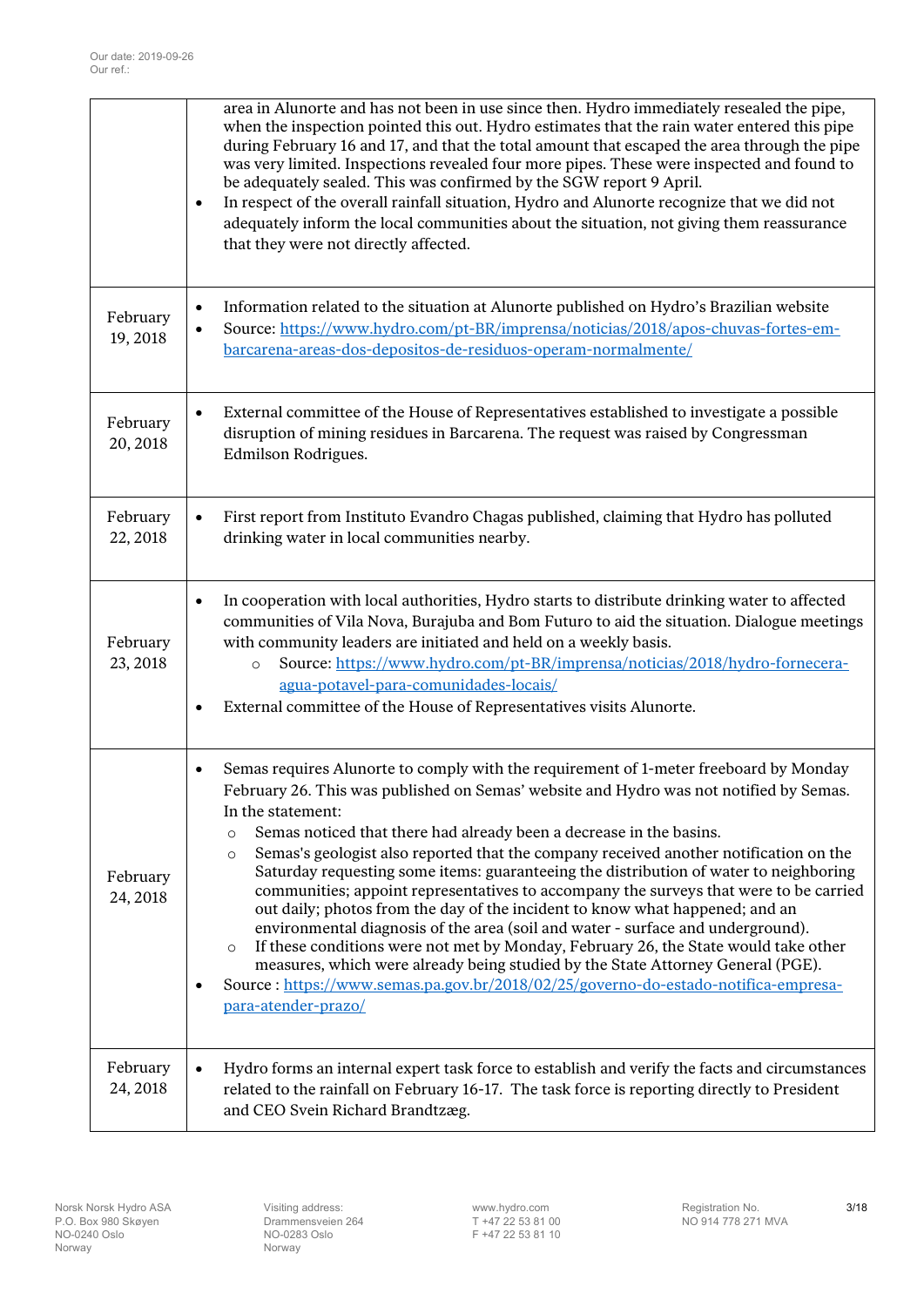<span id="page-3-0"></span>

|                      | Source: https://www.hydro.com/en/media/news/2018/hydro-forms-expert-task-force-to-<br>$\bullet$<br>review-barcarena-situation/                                                                                                                                                                                                                                                                                                                                                                                                                                                                                                                                                                                                                                                                                                                                                                                                                                                                                                                                                                                                                                                                                                                                                                                                                                                                                                                                                                                      |
|----------------------|---------------------------------------------------------------------------------------------------------------------------------------------------------------------------------------------------------------------------------------------------------------------------------------------------------------------------------------------------------------------------------------------------------------------------------------------------------------------------------------------------------------------------------------------------------------------------------------------------------------------------------------------------------------------------------------------------------------------------------------------------------------------------------------------------------------------------------------------------------------------------------------------------------------------------------------------------------------------------------------------------------------------------------------------------------------------------------------------------------------------------------------------------------------------------------------------------------------------------------------------------------------------------------------------------------------------------------------------------------------------------------------------------------------------------------------------------------------------------------------------------------------------|
| February<br>26, 2018 | Brazil's Minister of Environment, José Sarney Filho state the possibility of putting an<br>$\bullet$<br>embargo on Alunorte, as a measure against the company. (Link:<br>https://www.hydro.com/pt-BR/imprensa/noticias/2018/hydro-analisa-declaracoes-do-<br>ministro-do-meio-ambiente-sobre-a-refinaria-de-alumina-hydro-alunorte/)<br>Provision of drinking water to nearby communities in cooperation with the Civil Defense,<br>$\bullet$<br>water reservoirs distributed from March 2.<br>Instituto Evandro Chagas reports that Alunorte has done unlicensed emissions through a<br>$\bullet$<br>hidden pipe. https://www.hydro.com/en/media/news/2018/third-party-consultancy-<br>analysis-of-water-and-soil-outside-alunorte/                                                                                                                                                                                                                                                                                                                                                                                                                                                                                                                                                                                                                                                                                                                                                                                |
|                      | <b>Political and regulatory action</b>                                                                                                                                                                                                                                                                                                                                                                                                                                                                                                                                                                                                                                                                                                                                                                                                                                                                                                                                                                                                                                                                                                                                                                                                                                                                                                                                                                                                                                                                              |
| February<br>27, 2018 | Semas orders Alunorte to cut production by 50 percent by March 1 due to non-compliance<br>$\bullet$<br>with a resolution to achieve a freeboard of 1 meter in DRS1 within the deadline, February 26.<br>The 1-meter freeboard requirement was met on February 27.<br>Semas introduces daily fines of ca BRL 1M until the freeboard limit is reached.<br>$\bullet$<br>Semas introduces a daily fine of BRL 0.5M if deadline of production cut is not met.<br>$\bullet$<br>Semas also requires Hydro to stop using one of two tailing dams at its Paragominas bauxite<br>$\bullet$<br>mine, located around 240 km west of Alunorte.<br>Source: https://www.semas.pa.gov.br/2018/02/27/estado-triplica-multa-contra-<br>$\circ$<br>hydro-e-determina-reducao-da-producao-pela-metade/<br>Source: https://www.hydro.com/en/media/news/2018/para-authorities-to-order-<br>$\circ$<br>50-production-cut-at-alunorte/<br>Source: https://www.hydro.com/en/media/news/2018/hydro-prepares-to-reduce-<br>$\circ$<br>alunorte-production-by-50/<br>The second Instituto Evandro Chagas (IEC) report (technical report 002/2018) alleges that<br>$\bullet$<br>there has been overflow of bauxite residue from Alunorte. In a later press conference, IEC<br>claimed that they had found high levels of heavy metals in the drinking water.<br>According to Hydro research, the referenced heavy metal values are within drinking water<br>quality according to World Health Organization (WHO) and Brazilian CONAMA standards. |
| February<br>28, 2018 | Ibama issues notification ordering Alunorte to discontinue test and commissioning at DRS2,<br>٠<br>the new bauxite residue deposit. The press filters are licensed under DRS2 and are thus also<br>discontinued.<br>Ibama fines Hydro a total of BRL 20 million, split between two fines of BRL 10 million each.<br>$\bullet$<br>The fines relate to conducting potentially polluting activity without a valid license at DRS2,<br>and a drainage pipe at the Alunorte industrial area. The drainage pipe referred to relates to a<br>disused sealed pipe from the construction of Alunorte refinery, discovered during<br>inspections following the heavy rainfall in February (see February 16-17).<br>Source: https://www.ibama.gov.br/noticias/422-2017/1375-ibama-aplica-multas-de-r-20-<br>$\bullet$<br>milhoes-e-embarga-instalacoes-da-hydro-alunorte-no-pa                                                                                                                                                                                                                                                                                                                                                                                                                                                                                                                                                                                                                                                 |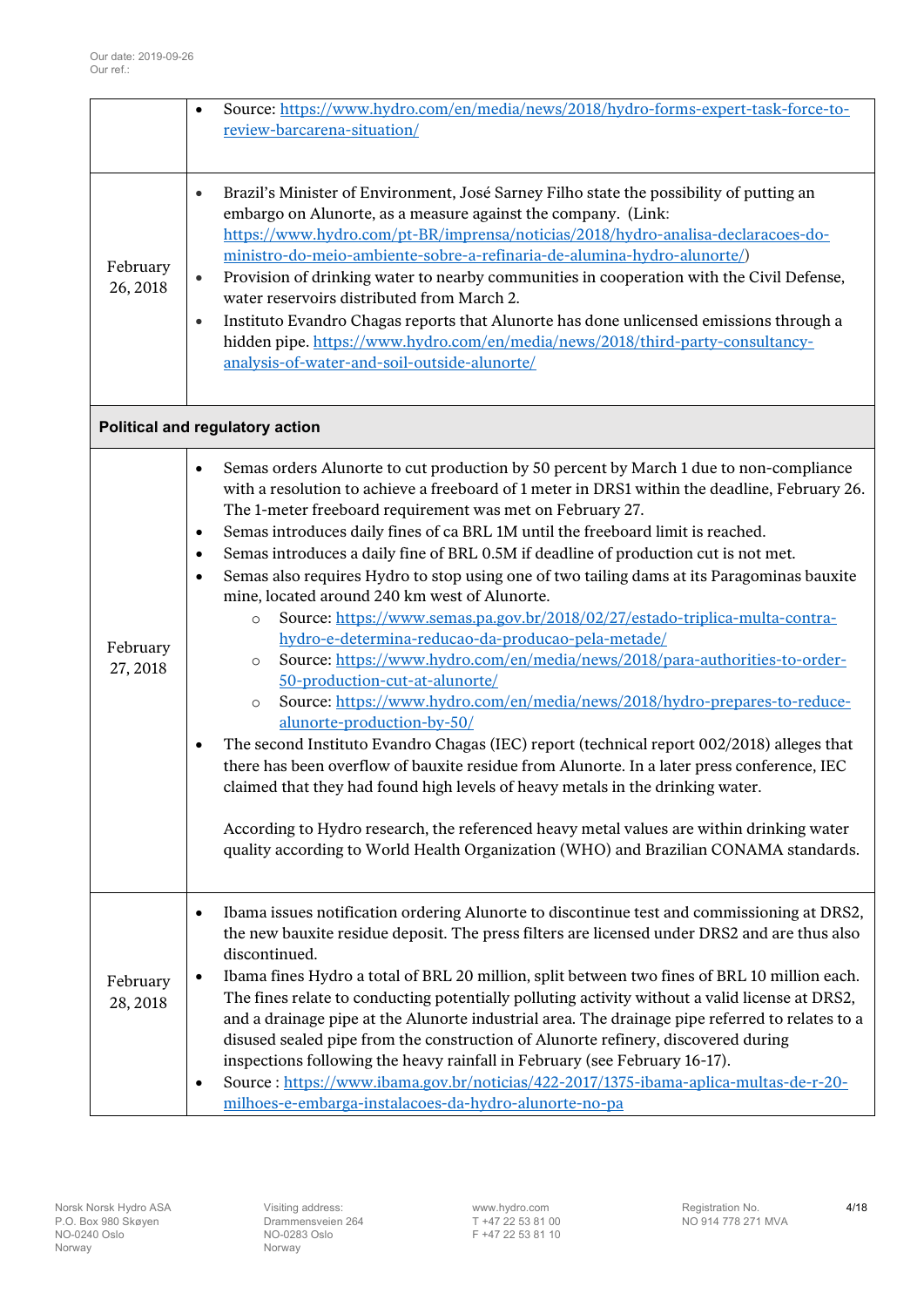<span id="page-4-0"></span>

|                        | $\bullet$                                        | Source: https://www.hydro.com/en/media/news/2018/court-orders-alunorte-to-cut-<br>production-by-50-and-halt-operations-at-drs2-bauxite-residue-disposal/                                                                                                                                                                                                                                                                                                                                                                                                                                                                                                                                                                                                                                                                                                                                                                                                                                                                                        |
|------------------------|--------------------------------------------------|-------------------------------------------------------------------------------------------------------------------------------------------------------------------------------------------------------------------------------------------------------------------------------------------------------------------------------------------------------------------------------------------------------------------------------------------------------------------------------------------------------------------------------------------------------------------------------------------------------------------------------------------------------------------------------------------------------------------------------------------------------------------------------------------------------------------------------------------------------------------------------------------------------------------------------------------------------------------------------------------------------------------------------------------------|
| February<br>28, 2018   | $\bullet$                                        | Demonstrations in Barcarena in front of Alunorte, protesting against Hydro's and Alunorte's<br>operations.<br>Source: https://www.diarioonline.com.br/noticias/para/noticia-490132-comunidade-de-<br>barcarena-acampa-na-frente-da-hydro.html                                                                                                                                                                                                                                                                                                                                                                                                                                                                                                                                                                                                                                                                                                                                                                                                   |
| March 1,<br>2018       | $\bullet$<br>$\bullet$<br>$\bullet$              | On March 1, a regional court, based on a request from the public prosecutor in state of Pará,<br>orders Alunorte to cut production by 50 percent and halt operations at DRS2. The order was<br>due to concerns that extreme rainfall and subsequent flooding had led to leakages from<br>Alunorte into the nearby river and causing contamination.<br>The court further ruled that Alunorte should halt operations at the DRS2, and that a new<br>license could not be issued until the integrity of DRS2 has been fully verified.<br>Source: https://www.hydro.com/en/media/news/2018/court-orders-alunorte-to-cut-<br>production-by-50-and-halt-operations-at-drs2-bauxite-residue-disposal/                                                                                                                                                                                                                                                                                                                                                  |
|                        |                                                  | Aiming to restore normal operations                                                                                                                                                                                                                                                                                                                                                                                                                                                                                                                                                                                                                                                                                                                                                                                                                                                                                                                                                                                                             |
| Primo<br>March<br>2018 | $\bullet$<br>$\bullet$                           | Hydro's CEO travels to Brazil to meet local communities and local management. He is<br>informed about the event and the use of Canal Velho.<br>Source: https://www.hydro.com/en/media/news/2018/brandtzaeg-visits-alunorte-and-<br>surrounding-communities/                                                                                                                                                                                                                                                                                                                                                                                                                                                                                                                                                                                                                                                                                                                                                                                     |
| March 2,<br>2018       | $\bullet$<br>$\bullet$                           | Health services provided in collaboration with the Municipality from March 2 to March 13,<br>and again from March 19. This includes diagnosis, treatment and door to door mapping, as<br>well as water and soil sampling, by the national Red Cross. In addition, Alunorte provided<br>doctors/specialists for the state-run hospital.<br>Source: https://hydro.com/contentassets/36fb535dde8d400bafa3c7f026ee51a7/press-<br>briefing---alunorte-situation---15march2018---final.pdf see slide 11                                                                                                                                                                                                                                                                                                                                                                                                                                                                                                                                               |
| March 5,<br>2018       | $\bullet$<br>$\bullet$<br>$\bullet$<br>$\bullet$ | CFO Eivind Kallevik is appointed interim head of Bauxite & Alumina with immediate effect,<br>replacing Silvio Porto. Kallevik remains in his position as CFO.<br>Hydro also communicates about collaboration with local institutions on humanitarian relief<br>to assist communities in Barcarena within health and water. For neighboring communities<br>Vila Nova, Burajuba and Bom Futuro, Hydro commits to working with local partners and<br>investing in proper water supply. Hydro further commits to work with community, civil<br>society and government to clarify the sources of water pollution and other water-related<br>issues in the Barcarena region.<br>Hydro also commits to review and consider further strengthening of Alunorte's water<br>treatment system as a proactive response to possible future climate and weather changes.<br>The project will be led by Silvio Porto, reporting to Kallevik.<br>Source: https://www.hydro.com/en/media/news/2018/hydro-takes-new-initiatives-to-<br>resolve-alunorte-situation/ |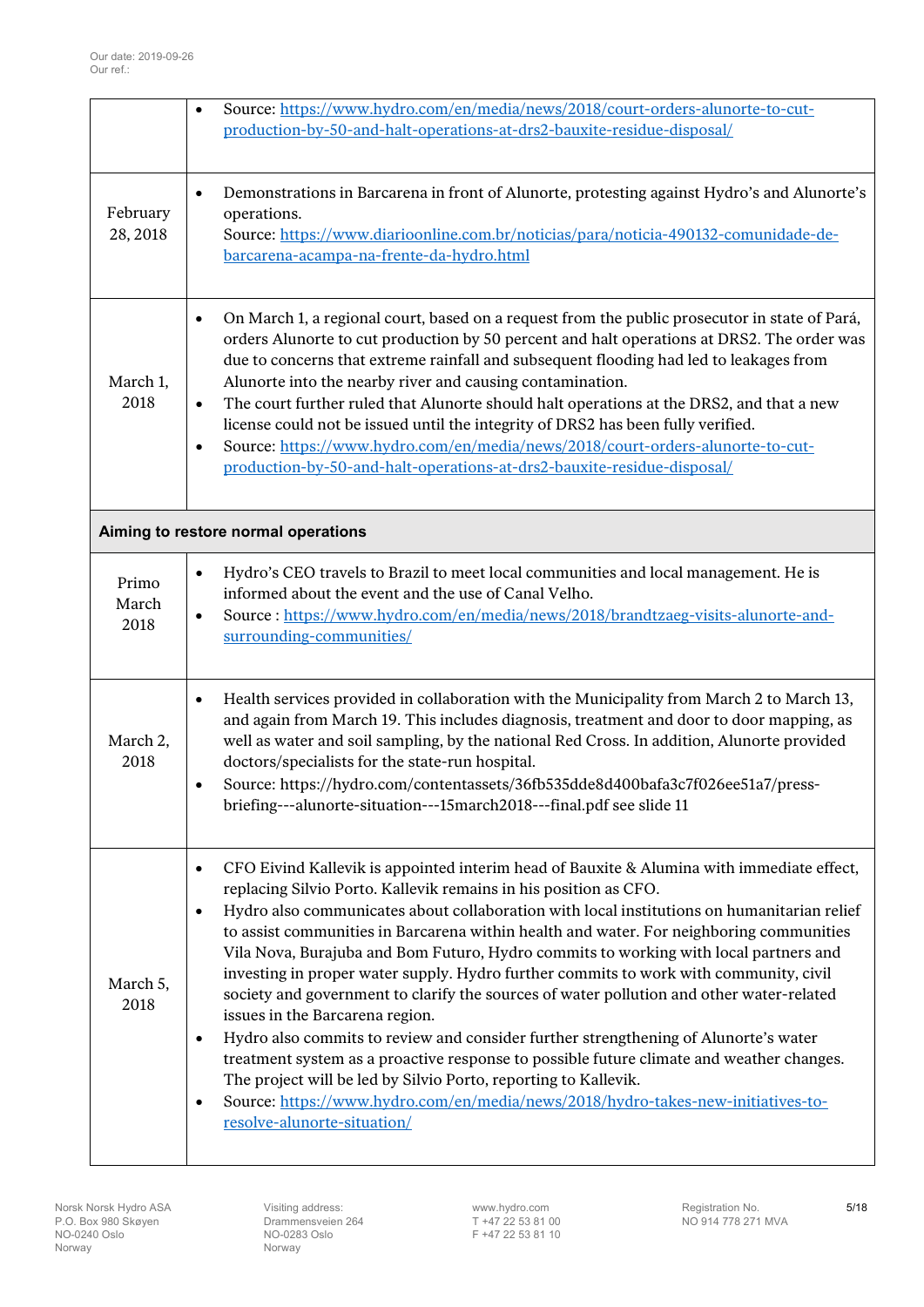| March 7,<br>2018  | Hydro commissions Brazilian environmental consultancy SGW Services to conduct an<br>$\bullet$<br>independent environmental review of Alunorte.<br>Source: https://www.hydro.com/en/media/nyheter/2018/hydro-commissions-sgw-to-<br>$\bullet$<br>conduct-independent-environmental-review-of-alunorte/<br>First meeting with Ministério Público, attended by among others Hydro's EVP and CFO,<br>$\bullet$<br>EVP and head of Bauxite & Alumina, EVP and head of CSR, Legal and Compliance, and EVP<br>and head of People & HSE.<br>Source: https://www.hydro.com/globalassets/07-media/brasil-<br>$\circ$<br>situation/documents/press-briefing-alunorte-situation-15march2018-final.pdf                                                                                                                                                                                                                                                                                                                                                                                                                                                                                                                                                                                                                                                                                                                                                                                                                                                                                                                                                                                                                                                                     |
|-------------------|---------------------------------------------------------------------------------------------------------------------------------------------------------------------------------------------------------------------------------------------------------------------------------------------------------------------------------------------------------------------------------------------------------------------------------------------------------------------------------------------------------------------------------------------------------------------------------------------------------------------------------------------------------------------------------------------------------------------------------------------------------------------------------------------------------------------------------------------------------------------------------------------------------------------------------------------------------------------------------------------------------------------------------------------------------------------------------------------------------------------------------------------------------------------------------------------------------------------------------------------------------------------------------------------------------------------------------------------------------------------------------------------------------------------------------------------------------------------------------------------------------------------------------------------------------------------------------------------------------------------------------------------------------------------------------------------------------------------------------------------------------------|
| March 11,<br>2018 | First public communication of use of Canal Velho: In order to release excess rainwater from<br>٠<br>the factory area, Alunorte released rainwater through the Canal Velho water canal. There<br>was no indication of negative environmental impact from the release.<br>The release of partly treated rainwater through this canal was done to relieve the water<br>٠<br>treatment system during the heavy rain. The discharges of treated rainwater on February 17<br>and periodically between February 20-25 were not covered by the current license. Alunorte<br>notifies environmental authorities of Pará, Semas, twice during the situation. Local<br>communities were not informed as the rainwater was discharged into the Pará river.<br>The canal had also been used before to discharge rainwater in extreme rainfall events, last<br>$\bullet$<br>time in in May 2017. Semas was also notified after this event and Alunorte had applied for a<br>license to use the canal during extreme rainfalls. The application had neither been approved<br>nor rejected, despite reminders from Alunorte.<br>Source: https://www.hydro.com/en/media/news/2018/about-rainwater-release-from-<br>$\bullet$<br>canal-velho/<br>Source: https://www.hydro.com/en/media/news/2018/canal-velho/<br>$\bullet$                                                                                                                                                                                                                                                                                                                                                                                                                                                     |
| March 12,<br>2018 | Paulo Sérgio Almeida Nascimento, one of the community leaders of the Association of<br>$\bullet$<br>Caboclos, Indígenas e Quilombolas da Amazônia (Cainquiama), was shot dead by an<br>unkown person. Nascimento was, according to media, one of the most vocal protestors of<br>Alunorte. Prior to the incident, members of the association said they were harassed by the<br>police and filed for protection. Protection was denied. The harassment was related to a<br>supposed invasion of Cainquiama headquarters (Maria do Socorro's home). The lawyer of<br>Cainquiama, Ismael Moraes made several claims:<br>"The same police officers who do private security for Hydro were the ones who<br>$\circ$<br>invaded the headquarters of the association, and we believe that the relations are<br>evident. Pablo Sergio had no enemy or disaffection."<br>"These threats were coming and going after the Hydro embargo. There are<br>$\circ$<br>witnesses who report that the vehicle in which the occupants who murdered Paulo<br>Sergio were covered by one of the Military Police"<br>Ismael Moraes is also the lawyer involved in the case claiming Hydro has built DRS2 in an<br>٠<br>ecological reserve area.<br>Several international media outlets (including The Guradian, Frankfurter Allgemeine<br>٠<br>Zeitung and Aftenposten) made a more direct link between Hydro and the murder.<br>Third party sources confirm in public and/or to Hydro that there is no reason to believe that<br>$\bullet$<br>neither Hydro nor Alunorte have been involved in such criminal activities.<br>Sources:<br>$\bullet$<br>https://g1.globo.com/pa/para/noticia/lider-comunitario-que-denunciava-crimes-<br>ambientais-em-barcarena-e-morto-a-tiros.ghtml |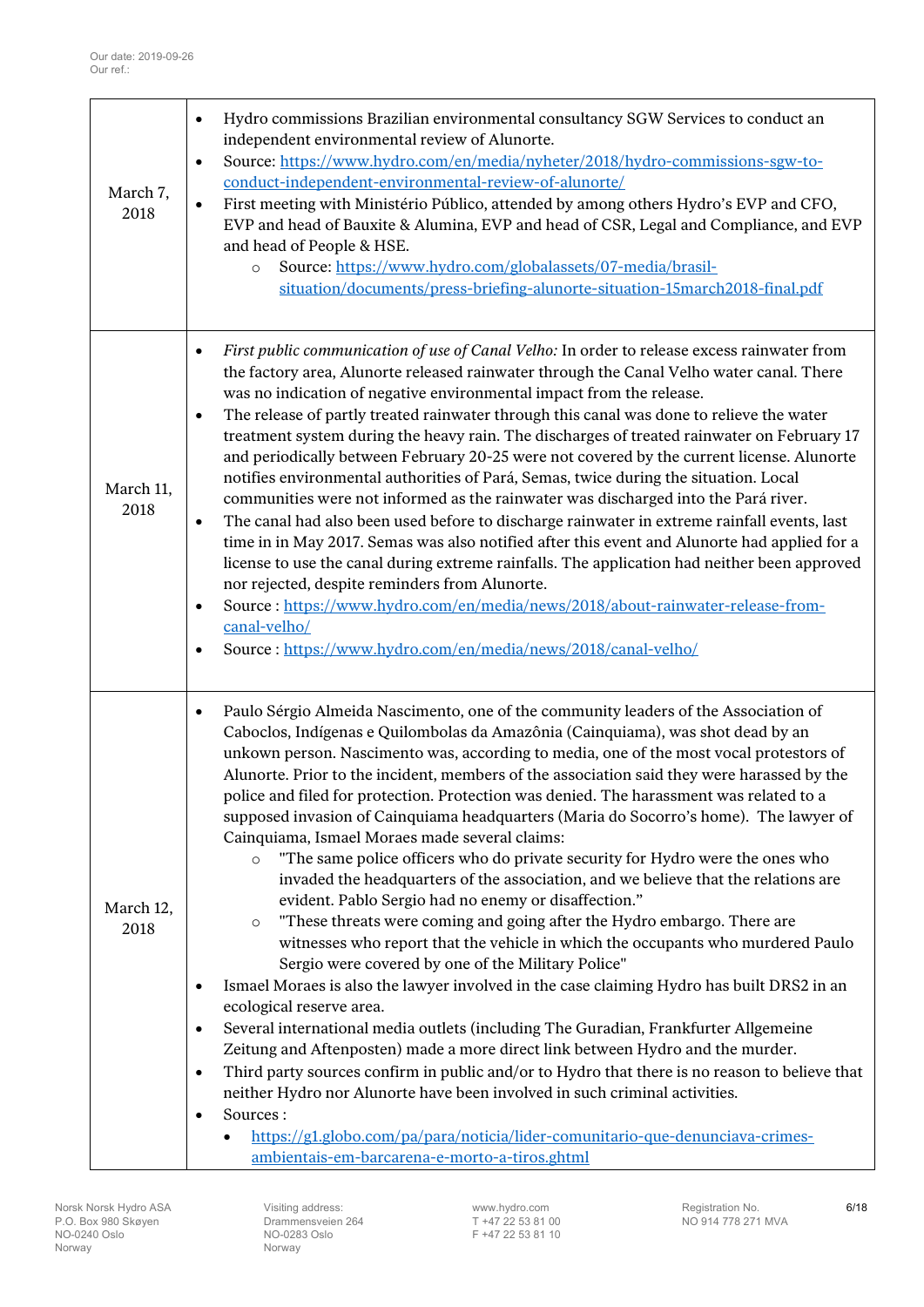<span id="page-6-0"></span>

|                             | https://g1.globo.com/pa/para/noticia/policia-ouve-testemunhas-do-assassinato-de-<br>$\bullet$<br>lider-comunitario-em-barcarena.ghtml<br>http://www.diarioonline.com.br/noticias/para/noticia-392784-.html                                                                                                                                                                                                                                                                                                                                                                                                                                       |
|-----------------------------|--------------------------------------------------------------------------------------------------------------------------------------------------------------------------------------------------------------------------------------------------------------------------------------------------------------------------------------------------------------------------------------------------------------------------------------------------------------------------------------------------------------------------------------------------------------------------------------------------------------------------------------------------|
| March 13,<br>2018           | Preliminary findings from the internal task force were published. It revealed that Hydro<br>did not have the full overview of the situation and the course of events, but also that<br>there were no indications of leaks or overflow from the bauxite residue deposit areas.<br>The public prosecutor recommended Hydro to block the entrance to Canal Velho.<br>$\bullet$<br>Source: https://www.hydro.com/en/media/news/2018/norsk-hydro-preliminary-findings-<br>$\bullet$<br>from-internal-task-force/                                                                                                                                      |
| March 13,<br>2018           | External committee of the House of Representatives - public hearing with Hydro<br>$\bullet$<br>representatives.                                                                                                                                                                                                                                                                                                                                                                                                                                                                                                                                  |
| March 14,<br>2018           | Workers from Alunorte protest against the embargo.<br>$\bullet$<br>Source: https://g1.globo.com/pa/para/noticia/trabalhadores-realizam-protesto-em-<br>barcarena-contra-embargo-da-hydro.ghtml                                                                                                                                                                                                                                                                                                                                                                                                                                                   |
|                             | Adapting to embargo and identifying society's needs                                                                                                                                                                                                                                                                                                                                                                                                                                                                                                                                                                                              |
| March 15,<br>2018           | Relevant authorities including Ibama reconfirm in a congressional hearing in Brasilia the<br>$\bullet$<br>integrity of the bauxite residue deposits and that there has been no spill or overflow.                                                                                                                                                                                                                                                                                                                                                                                                                                                |
| March 15<br>and 16,<br>2018 | Hydro takes measures to preserve jobs at Paragominas and Alunorte, and in total 1,000<br>$\bullet$<br>employees were on collective vacations from end of March/early April.<br>Source: https://www.hydro.com/en/media/news/2018/hydro-takes-measures-to-preserve-<br>$\bullet$<br>jobs-in-paragominas/<br>Source: https://www.hydro.com/en/media/news/2018/hydro-takes-measures-to-preserve-<br>$\bullet$<br>jobs-at-alunorte/                                                                                                                                                                                                                   |
| March 16,<br>2018           | Hydro's CEO apologizes for not informing local communities. "The local communities have<br>$\bullet$<br>not received the information they deserve, and they have not found us trustworthy. For that,<br>I apologize."<br>Hydro announces upgrade of water treatment system at Alunorte for NOK 500 million. This<br>$\bullet$<br>increases the water treatment capacity by 50 percent and the reservoir capacity by 150<br>percent and improves the robustness of the plant to withstand future extreme weather<br>conditions.<br>Source: https://www.hydro.com/en/media/news/2018/hydro-to-upgrade-water-treatment-<br>٠<br>system-at-alunorte/ |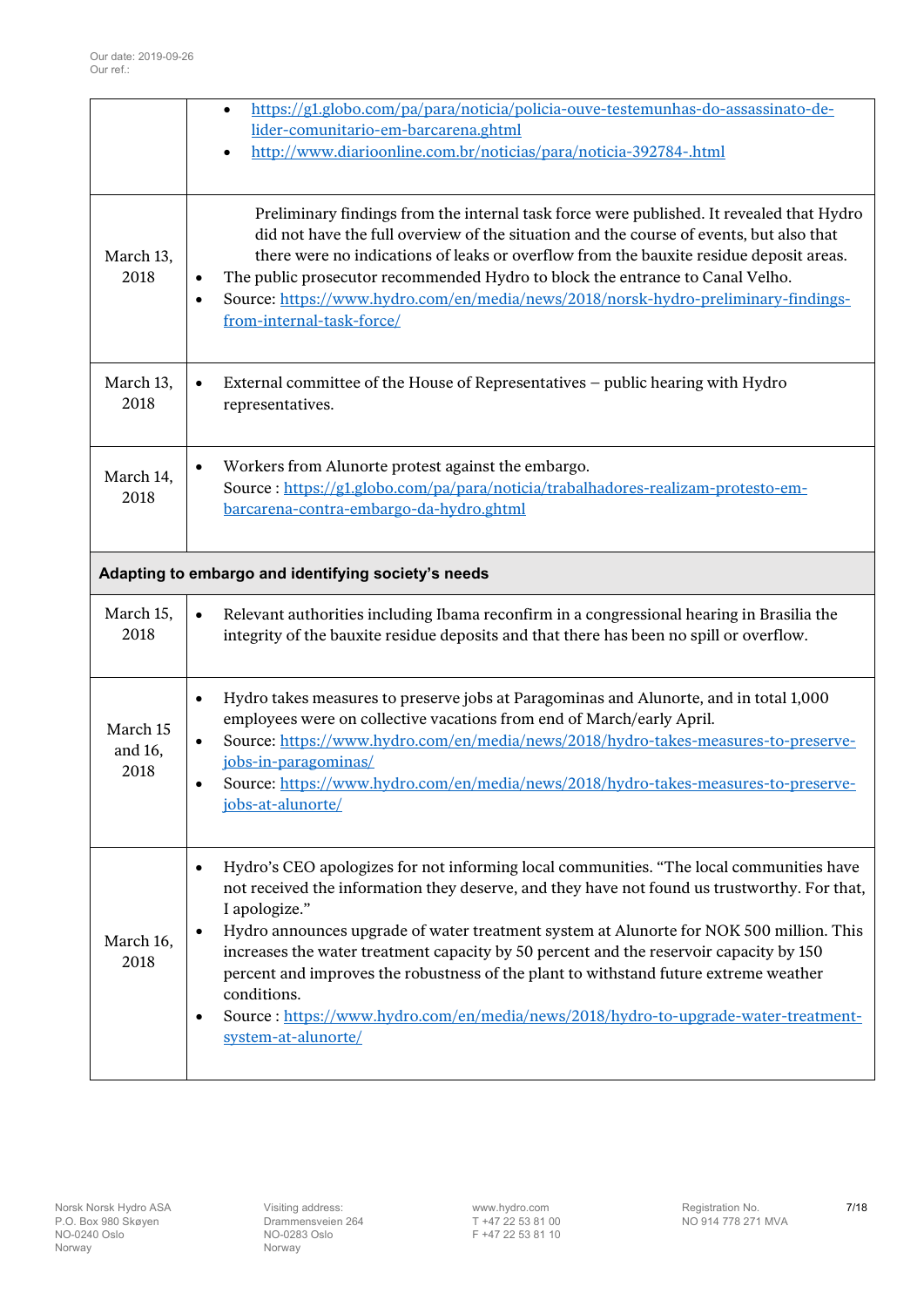<span id="page-7-0"></span>

| March 16,<br>2018 | Workers in Paragominas demonstrate against the embargo.<br>$\bullet$<br>Source: https://g1.globo.com/pa/para/noticia/funcionarios-da-hydro-alunorte-protestam-<br>na-frente-da-mineradora-em-paragominas.ghtml                                                                                                                                                                                                                                                                                                                                                                                                                                                                                                                                                                                                                                                                                                                                                                                                                                                                                                                                                                                                                                                                                                                                                                                                                                                           |
|-------------------|--------------------------------------------------------------------------------------------------------------------------------------------------------------------------------------------------------------------------------------------------------------------------------------------------------------------------------------------------------------------------------------------------------------------------------------------------------------------------------------------------------------------------------------------------------------------------------------------------------------------------------------------------------------------------------------------------------------------------------------------------------------------------------------------------------------------------------------------------------------------------------------------------------------------------------------------------------------------------------------------------------------------------------------------------------------------------------------------------------------------------------------------------------------------------------------------------------------------------------------------------------------------------------------------------------------------------------------------------------------------------------------------------------------------------------------------------------------------------|
| March 19,<br>2018 | Unlicensed discharge of rainwater from the roof of the coal storage shed is discovered<br>$\bullet$<br>during a Semas inspection. The notice relates to an unlicensed connection between the<br>Alunorte refinery and a licensed drainage canal from the adjacent Albras aluminium plant,<br>leading to discharge of rainwater from the roof of the coal storage shed at Alunorte into the<br>Pará River through this internal canal (Canal 412). Subsequently, Hydro discovers an<br>additional inflow of water to the canal from the former hydrate storage area.<br>Hydro's CEO apologized for the second time: "We have discharged untreated rain and<br>$\bullet$<br>surface water into the Pará River. This is completely unacceptable and in breach with what<br>Hydro stands for. On behalf of the company, I personally apologize to the communities,<br>authorities and the society."<br>In relation to this, Hydro expands the scope of the ongoing independent review of Alunorte<br>$\bullet$<br>by Brazilian environmental consultancy SGW Services to include all interfaces with areas<br>adjacent to the refinery operation. Hydro's Internal Audit is conducting a full review of all<br>licenses, complementing SGW's review of Alunorte's permits and relevant legislation<br>Source: https://www.hydro.com/en/media/news/2018/hydro-expands-review-and-<br>$\bullet$<br>launches-audit-following-more-untreated-rainwater-discharges-from-alunorte/ |
|                   | Dialogue and efforts to resolve deadlock                                                                                                                                                                                                                                                                                                                                                                                                                                                                                                                                                                                                                                                                                                                                                                                                                                                                                                                                                                                                                                                                                                                                                                                                                                                                                                                                                                                                                                 |
| March 20,<br>2018 | Alunorte arranges another open community meeting in Barcarena. While previous meetings<br>$\bullet$<br>had been with one community at a time, this meeting includes all neighboring communities<br>as well as local associations and workers unions. A new CSR strategy, developed over the<br>past year, means that Hydro is stepping up the effort to become a trusted partner in<br>Barcarena. The aim is to create engagement and partnerships with local communities,<br>authorities, universities and civil society. Several new initiatives are communicated:<br>Commitment to work with local partners such as the water utility company, Águas de<br>$\circ$<br>São Francisco, to find a permanent solution for water provision.<br>Local NGO hired as a third-party observer to follow all meetings and initiatives<br>O<br>Local NGO to survey agricultural soil quality, starting April 9<br>$\circ$<br>Hydro to establish new waste sorting facility as part of the new Municipality landfill in<br>$\circ$<br>Bom Futuro. The project was initiated in 2016, technical engineering is finalized, and<br>March 19 there was a kick off meeting with partners implementing an interlinked<br>environmental awareness program in Barcarena<br>Source: https://www.hydro.com/en/media/news/2018/hydro-stepping-up-its-efforts-to-be-<br>$\bullet$<br>a-trustworthy-partner-in-barcarena/                                                                       |
| March 20,<br>2018 | Federal Committee (appointed by President Temer) established to manage and evaluate an<br>$\bullet$<br>environmental contamination in Barcarena. The objective is relief and assistance,<br>reestablishment of affected essential services, monitoring and recovery and reconstruction.<br>Duration: 6 months. Final report published August 10.<br>$\bullet$                                                                                                                                                                                                                                                                                                                                                                                                                                                                                                                                                                                                                                                                                                                                                                                                                                                                                                                                                                                                                                                                                                            |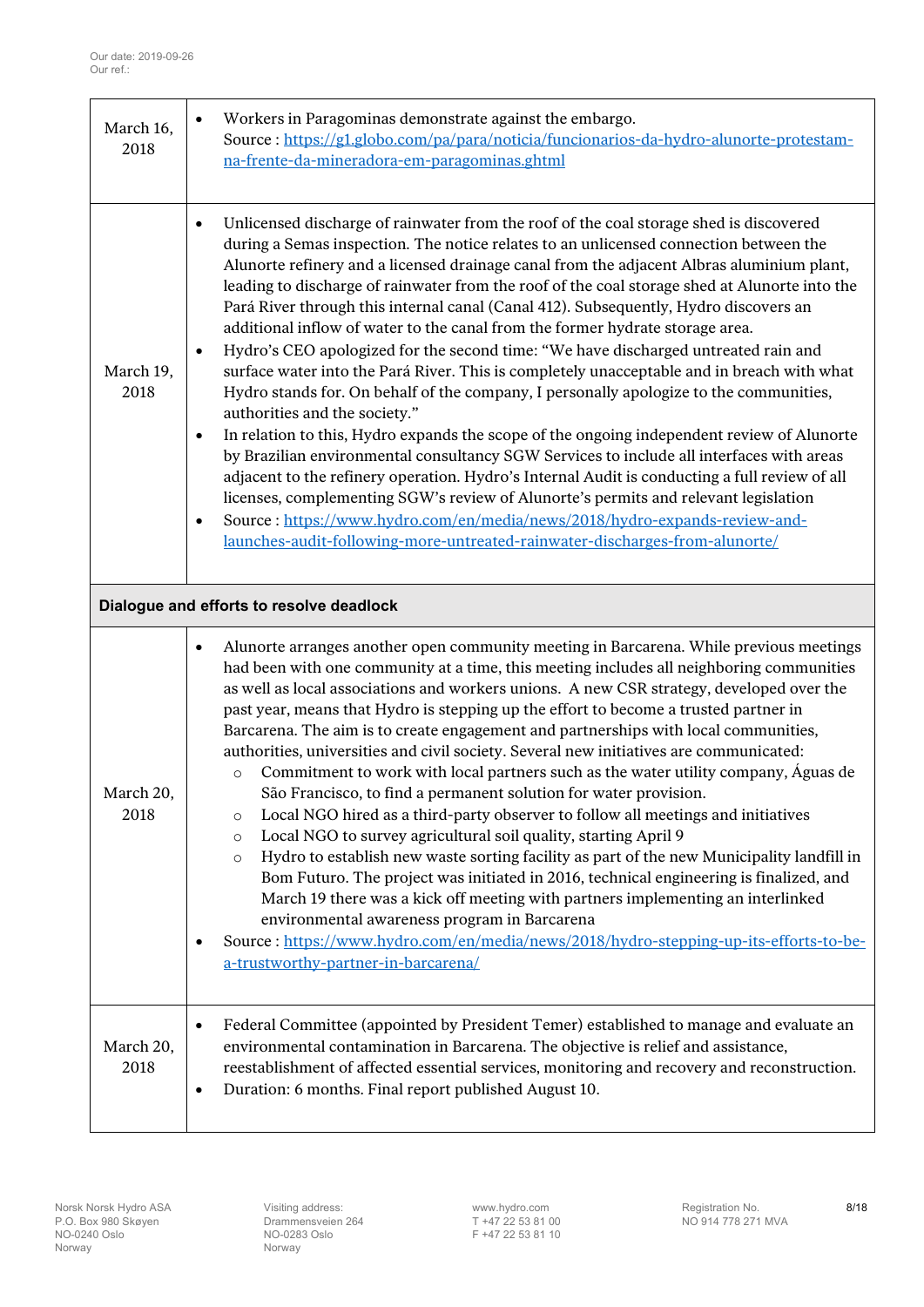| March 20,<br>2018 | Alepa CPI: During a session in Alepa, a Parliamentary Inquiry Comission (CPI) is set up to<br>$\bullet$<br>investigate environmental and social impacts of Alunorte and other industries in Barcarena.<br>Source: https://www.hydro.com/pt-BR/imprensa/noticias/2018/alepa-vai-investigar-<br>$\bullet$<br>eventos-em-barcarena/                                                                                                                                                                                                                                                                                                                                           |
|-------------------|----------------------------------------------------------------------------------------------------------------------------------------------------------------------------------------------------------------------------------------------------------------------------------------------------------------------------------------------------------------------------------------------------------------------------------------------------------------------------------------------------------------------------------------------------------------------------------------------------------------------------------------------------------------------------|
| March 22,<br>2018 | A delegation with representatives from the Communities of Bom Futuro, Burajuba and Vila<br>$\bullet$<br>Nova, in addition to the Civil Defense of the State and the Peabiru Institute, visit Alunorte.                                                                                                                                                                                                                                                                                                                                                                                                                                                                     |
| March 26,<br>2018 | External committee of the House of Representatives requests a creation of CPI -<br>$\bullet$<br>Parliamentary Commission of Inquiry<br>The CPI is a temporary collegiate committee formed to investigate irregularities or<br>$\circ$<br>indications of any problem involving a company or government in Brazil.<br>Duration: 120 days with potential renewable for additional 60 days<br>$\circ$<br>This CPI was created on 21 June but has not yet been installed as nomination of<br>$\circ$<br>members to the CPI is has not been completed. The CPIe request expires 31<br>December 2018, unless there is a new approval.                                             |
| March 27,<br>2018 | Alunorte is in dialogue with the environmental authorities of Pará to resume normal<br>$\bullet$<br>operations. In addition, Alunorte is seeking an agreement with the public prosecutor,<br>Ministério Público. Ministério Público has on 26 March 2018 published their<br>counterproposal for an agreement.<br>Source: https://www.hydro.com/en/media/news/2018/alunorte-pursues-agreements-with-<br>$\bullet$<br>brazilian-authorities-to-normalize-operation/<br>Source: http://www.mpf.mp.br/pa/sala-de-imprensa/noticias-pa/ministerio-publico-<br>$\bullet$<br>apresenta-a-hydro-condicoes-para-termo-de-ajuste-de-conduta-da-empresa-para-medidas-<br>emergenciais |
| March 28,<br>2018 | The third Evandro Chagas report, Relatório técnico 003/2018 includes measurements also<br>in communities several kilometres away from Alunorte. All heavy metal measurements I n<br>the vicinity of Alunorte are within drinking water quality.                                                                                                                                                                                                                                                                                                                                                                                                                            |
| April 2,<br>2018  | Alepa CPI – Visit to Alunorte<br>$\bullet$                                                                                                                                                                                                                                                                                                                                                                                                                                                                                                                                                                                                                                 |
| April 4,<br>2018  | Federal Management Committee-Meeting at Casa Civil (the President's Office) in Brasilia<br>$\bullet$                                                                                                                                                                                                                                                                                                                                                                                                                                                                                                                                                                       |
| April 6,<br>2018  | Hydro initiates lawsuit against Ministério Público (MP) in Brazil in order to appoint<br>$\bullet$<br>independent expert to evaluate the IEC's reports. A desired outcome is to resume<br>negotiations with MP based on a balanced factual understanding after MP announced<br>termination of negotiations on March 26.                                                                                                                                                                                                                                                                                                                                                    |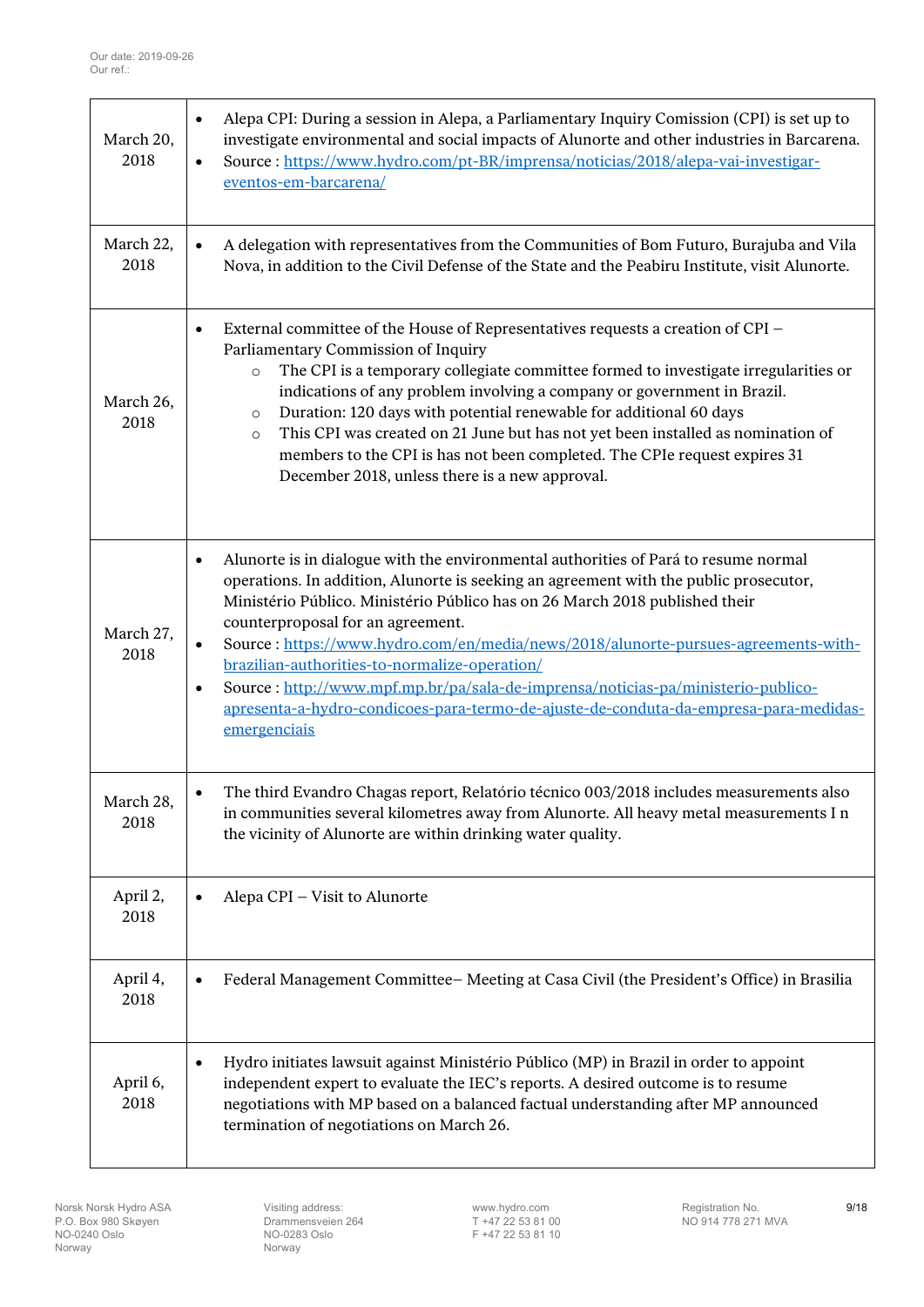| April 9,<br>2018  | Hydro receives results from the external (SGW) and the internal review which both confirm<br>$\bullet$<br>there has been no leaks from the bauxite residue deposit areas and no harmful spills to the<br>local communities.<br>Hydro holds press conference in Oslo, Norway, and Belem, Brazil. SGW and the internal<br>$\bullet$<br>task force present their main findings. Hydro presents main actions taken.<br>The Sustainable Barcarena Initiative is launched. Hydro commits BRL 100M in support over<br>$\bullet$<br>ten years.<br>Source: https://www.hydro.com/en/media/news/2018/reviews-confirm-no-indications-of-<br>$\bullet$<br>contamination-from-alunorte-on-local-communities-after-rainfall/ |
|-------------------|----------------------------------------------------------------------------------------------------------------------------------------------------------------------------------------------------------------------------------------------------------------------------------------------------------------------------------------------------------------------------------------------------------------------------------------------------------------------------------------------------------------------------------------------------------------------------------------------------------------------------------------------------------------------------------------------------------------|
| April 10,<br>2018 | Albras, which normally receives all its alumina from Alunorte, cuts production by 50<br>$\bullet$<br>percent.<br>Source: https://www.hydro.com/en/media/news/2018/albras-initiates-50-percent-<br>$\bullet$<br>curtailment-of-aluminium-production/                                                                                                                                                                                                                                                                                                                                                                                                                                                            |
| April 18,<br>2018 | Second group at Paragominas starts collective vacations<br>$\bullet$<br>Source: https://www.hydro.com/en/media/news/2018/second-group-of-employees-in-<br>paragominas-start-collective-vacations/                                                                                                                                                                                                                                                                                                                                                                                                                                                                                                              |
| April 21,<br>2018 | Meeting between Ministério Público and Alunorte based on allegations that water trucks are<br>$\bullet$<br>contaminated. Water distribution stopped, and reassumed May 4.<br>Source: https://www.hydro.com/pt-BR/imprensa/noticias/2018/alunorte-atende-<br>$\bullet$<br>notificacao-do-ministerio-publico/                                                                                                                                                                                                                                                                                                                                                                                                    |
| April 25,<br>2018 | The judge of the court in Barcarena, who ordered Alunorte to cut production by 50 percent<br>$\bullet$<br>and halt operations at DRS2, declares himself incompetent and refers the case to a federal<br>environmental court.                                                                                                                                                                                                                                                                                                                                                                                                                                                                                   |
| April 27,<br>2018 | Federal Committee visits Alunorte<br>$\bullet$                                                                                                                                                                                                                                                                                                                                                                                                                                                                                                                                                                                                                                                                 |
| April 30,<br>2018 | The Federal court that the case was referred to on April 25, in a decision relative to another<br>$\bullet$<br>case filed by Ministério Público, reinstates the 50 percent production cut and the halts of<br>operations at DRS2.                                                                                                                                                                                                                                                                                                                                                                                                                                                                              |
| May 5,<br>2018    | Alepa CPI – hearing of SGW<br>٠                                                                                                                                                                                                                                                                                                                                                                                                                                                                                                                                                                                                                                                                                |
| May 14,<br>2018   | Hydro appoints John Thuestad as EVP for Bauxite & Alumina, effective June 1.<br>$\bullet$<br>Source: https://www.hydro.com/en/media/news/2018/hydro-appoints-thuestad-as-new-<br>head-of-bauxite--alumina/                                                                                                                                                                                                                                                                                                                                                                                                                                                                                                     |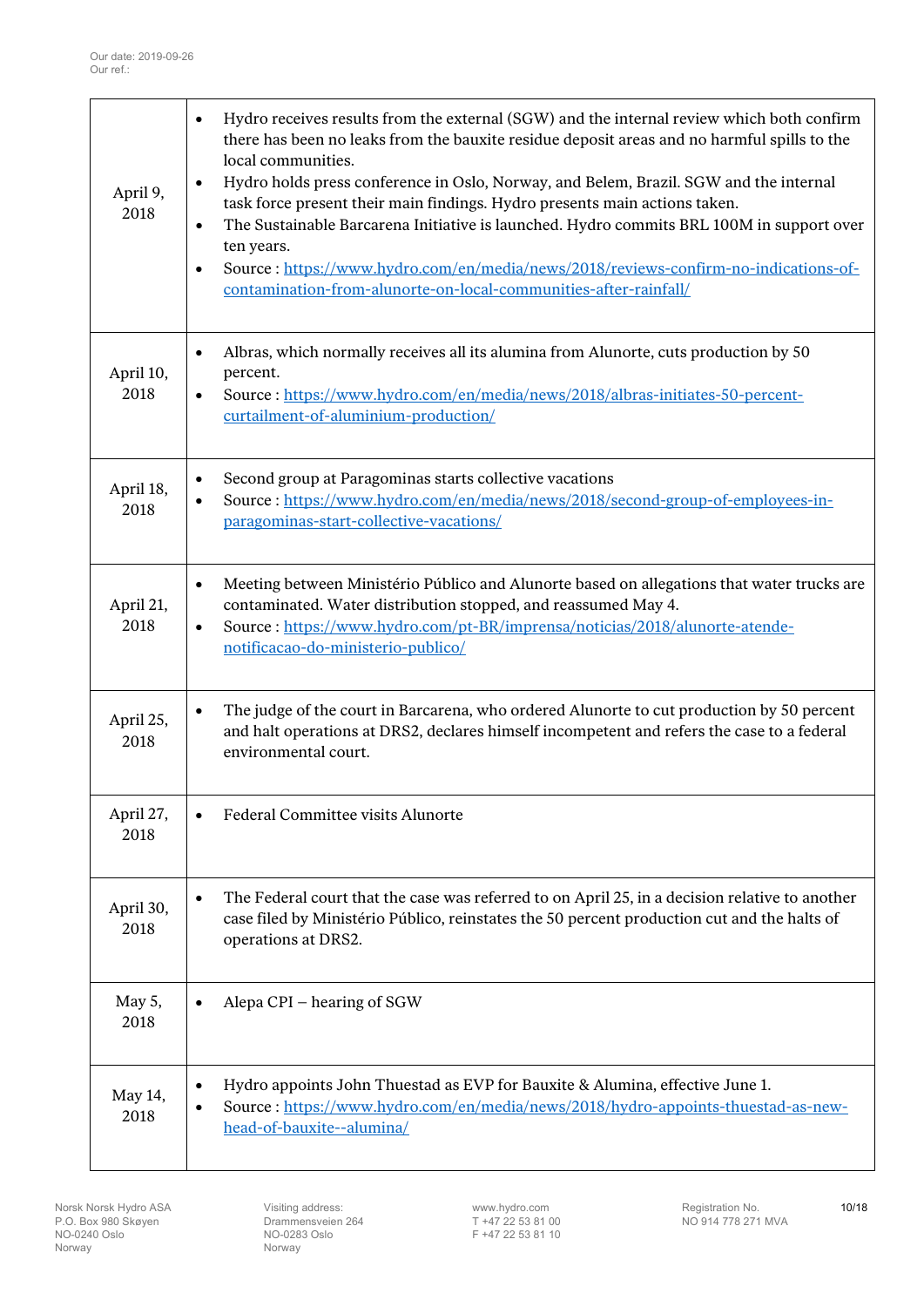| May 15,<br>2018  | Alepa CPI – hearing of Hydro<br>$\bullet$<br>CAINQUIAMA requested an injunction for the suspension of the environmental licenses of<br>$\bullet$<br>Paragominas, Albras and Alunorte. The injunction was denied by the Federal Court of<br>Paragominas.<br>Source : https://g1.globo.com/pa/para/noticia/acao-coletiva-pede-a-paralisacao-da-<br>$\bullet$<br>exploracao-de-bauxita-pela-hydro-em-paragominas.ghtml                                                                                                                                                 |
|------------------|---------------------------------------------------------------------------------------------------------------------------------------------------------------------------------------------------------------------------------------------------------------------------------------------------------------------------------------------------------------------------------------------------------------------------------------------------------------------------------------------------------------------------------------------------------------------|
| May 17,<br>2018  | The report from the Federal Committees visit to Alunorte is made public.<br>$\bullet$                                                                                                                                                                                                                                                                                                                                                                                                                                                                               |
| June 5,<br>2018  | External committee of the House of Representatives – public hearing "100 days after" event.<br>$\bullet$                                                                                                                                                                                                                                                                                                                                                                                                                                                            |
| June 13,<br>2018 | Federal Committee - Alunorte submits requested information<br>$\bullet$                                                                                                                                                                                                                                                                                                                                                                                                                                                                                             |
| June 19,<br>2018 | Alepa CPI – Extension of deadline of the final report. The deadline is extended by 30-90<br>$\bullet$<br>days.                                                                                                                                                                                                                                                                                                                                                                                                                                                      |
| June 21,<br>2018 | External committee of the House of Representatives - Governing board of the House of<br>$\bullet$<br>Representatives authorizes the constitution of the CPI to function within 120 days. The CPI<br>has not been installed due to insufficient nomination of members to the CPI.                                                                                                                                                                                                                                                                                    |
| June 15,<br>2018 | Following a community complaint related to runoff from soil set aside for the rehabilitation<br>$\bullet$<br>of DRS1, there was no evidence of surface water runoff to the river Agua Verde Igarapé.<br>Technical inspections are made by: Secretaria Municipal de Meio Ambiente de Barcarena,<br>Secretaria Estadual de Meio Ambiente, Delegacia Especializada de Meio Ambiente,<br>Ministério Público and Instituto Evandro Chagas<br>Source: https://www.hydro.com/pt-BR/imprensa/noticias/2018/alunorte-esclarece-nova-<br>$\bullet$<br>denuncia-da-comunidade/ |
| June 28,<br>2018 | Alepa CPI - Confrontation SGW / UFPA (Universidade Federal do Pará) / Renato Chaves /<br>$\bullet$<br>Instituto Evandro Chagas                                                                                                                                                                                                                                                                                                                                                                                                                                      |
| July 18,<br>2018 | Paragominas temporarily suspends work contracts for 80 employees, and ends 175<br>$\bullet$<br>contractor positions<br>Source: https://www.hydro.com/en/media/news/2018/paragominas-temporarily-suspends-<br>$\bullet$<br>work-contracts-for-80-employees-terminates-175-contractors/                                                                                                                                                                                                                                                                               |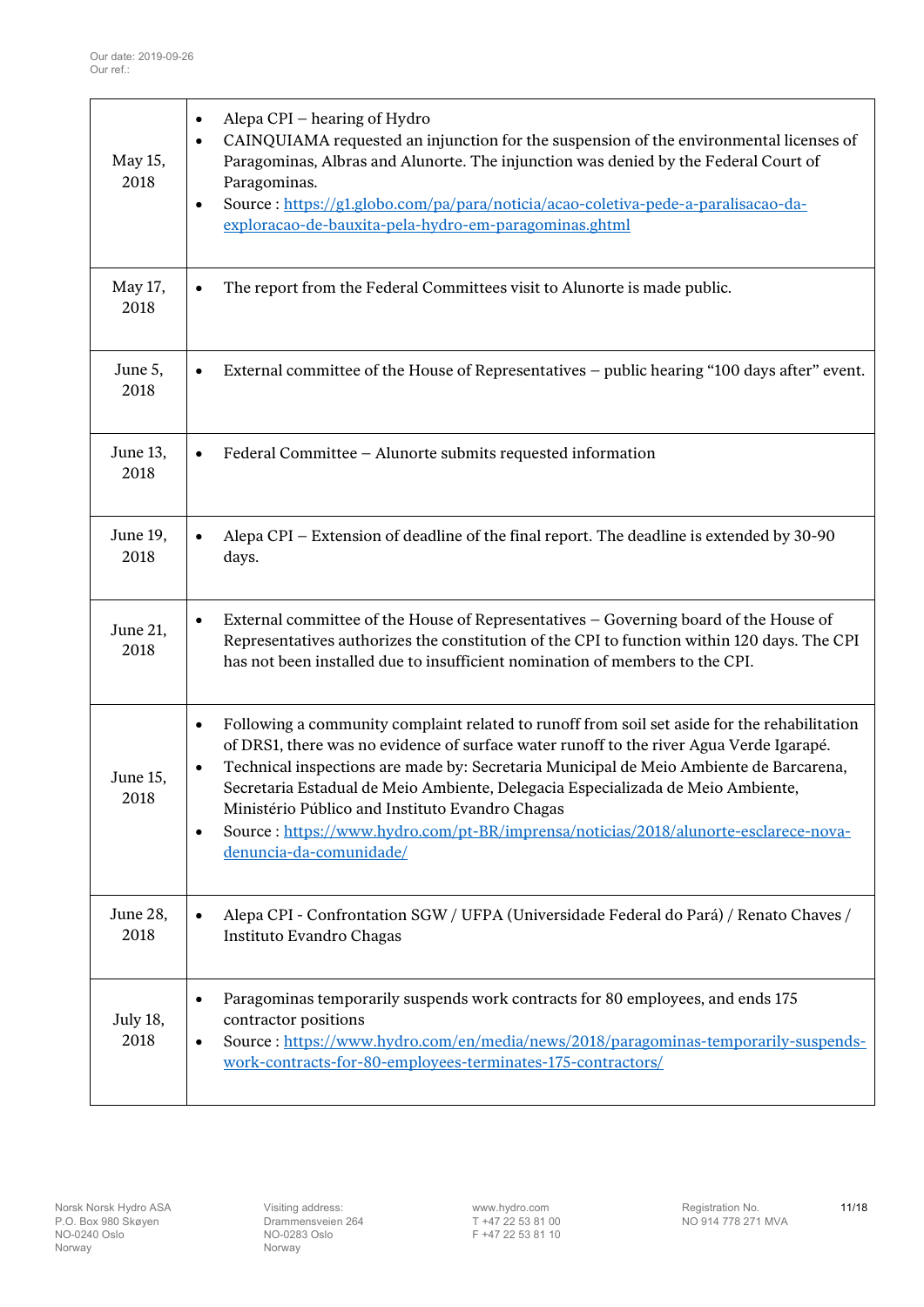<span id="page-11-0"></span>

| August 10,<br>2018    | Federal Committee - final report published.<br>$\bullet$<br>The report says that Alunorte reveals a good practice in compliance with the UN<br>$\circ$<br>Guiding Principles on Business and human rights including medical care provided by<br>the company, recognition of technical failures, opening of a channel of communication<br>specific for this with access for complaints and receiving information, as well as the<br>completion of internal audit.<br>Main recommendations to Alunorte relate to measures to prevent human rights<br>$\circ$<br>breaches, secure mechanisms for effective participation, transparency and grievance,<br>maintain emergency supply of drinking water to neighboring communities in<br>cooperation with the authorities, share the results of the hypothetical dam break of<br>DRS1 and DRS2 with the relevant authority and prepare corresponding emergency<br>plans, and initiate an external health risk assessment. |
|-----------------------|---------------------------------------------------------------------------------------------------------------------------------------------------------------------------------------------------------------------------------------------------------------------------------------------------------------------------------------------------------------------------------------------------------------------------------------------------------------------------------------------------------------------------------------------------------------------------------------------------------------------------------------------------------------------------------------------------------------------------------------------------------------------------------------------------------------------------------------------------------------------------------------------------------------------------------------------------------------------|
|                       | <b>Technical and social agreements signed</b>                                                                                                                                                                                                                                                                                                                                                                                                                                                                                                                                                                                                                                                                                                                                                                                                                                                                                                                       |
| August 22,<br>2018    | Semas allows Alunorte to do maintenance and some environmental governance measurers<br>$\bullet$<br>at the DRS2.<br>Link: https://www.hydro.com/pt-BR/imprensa/noticias/2018/alunorte-inicia-atividades-<br>$\bullet$<br>de-melhoria-e-manutencao-no-deposito-de-residuos-solidos-2/                                                                                                                                                                                                                                                                                                                                                                                                                                                                                                                                                                                                                                                                                |
| September<br>5,2018   | Alunorte signs two agreements, with Government of Pará and Ministério Público,<br>$\bullet$<br>representing a milestone to resume normal operations at the alumina refinery in Pará,<br>Brazil. There is still no timeline to resume production.<br>The TAC regulates certain technical studies and improvements, audits, fines and payments<br>$\bullet$<br>for food cards to families living in the hydrographic area of the Murucupi River.<br>The TC addresses additional efforts and investments related to the social development of<br>$\bullet$<br>communities in Barcarena.<br>The combined investments, costs and fines are estimated at BRL 319 million (around NOK<br>$\bullet$<br>640 million), of which about NOK 65 million relates to fines.<br>Source: https://www.hydro.com/en/media/news/2018/alunorte-signs-agreements-with-<br>government-of-para-and-ministerio-publico/                                                                      |
| Ultimo<br>September   | Regular community meetings and volunteer actions are well established, and there is<br>$\bullet$<br>growing support from the local communities.<br>The establishment of the Sustainable Barcarena Initiative is progressing, yet the local<br>$\bullet$<br>communities still do not perceive it as concrete and ask for immediate solutions.                                                                                                                                                                                                                                                                                                                                                                                                                                                                                                                                                                                                                        |
| September<br>29, 2018 | Alunorte receives a report from its long-term consultant, saying that DRS1 is still safe to use<br>$\bullet$<br>and will be so for many months forward.                                                                                                                                                                                                                                                                                                                                                                                                                                                                                                                                                                                                                                                                                                                                                                                                             |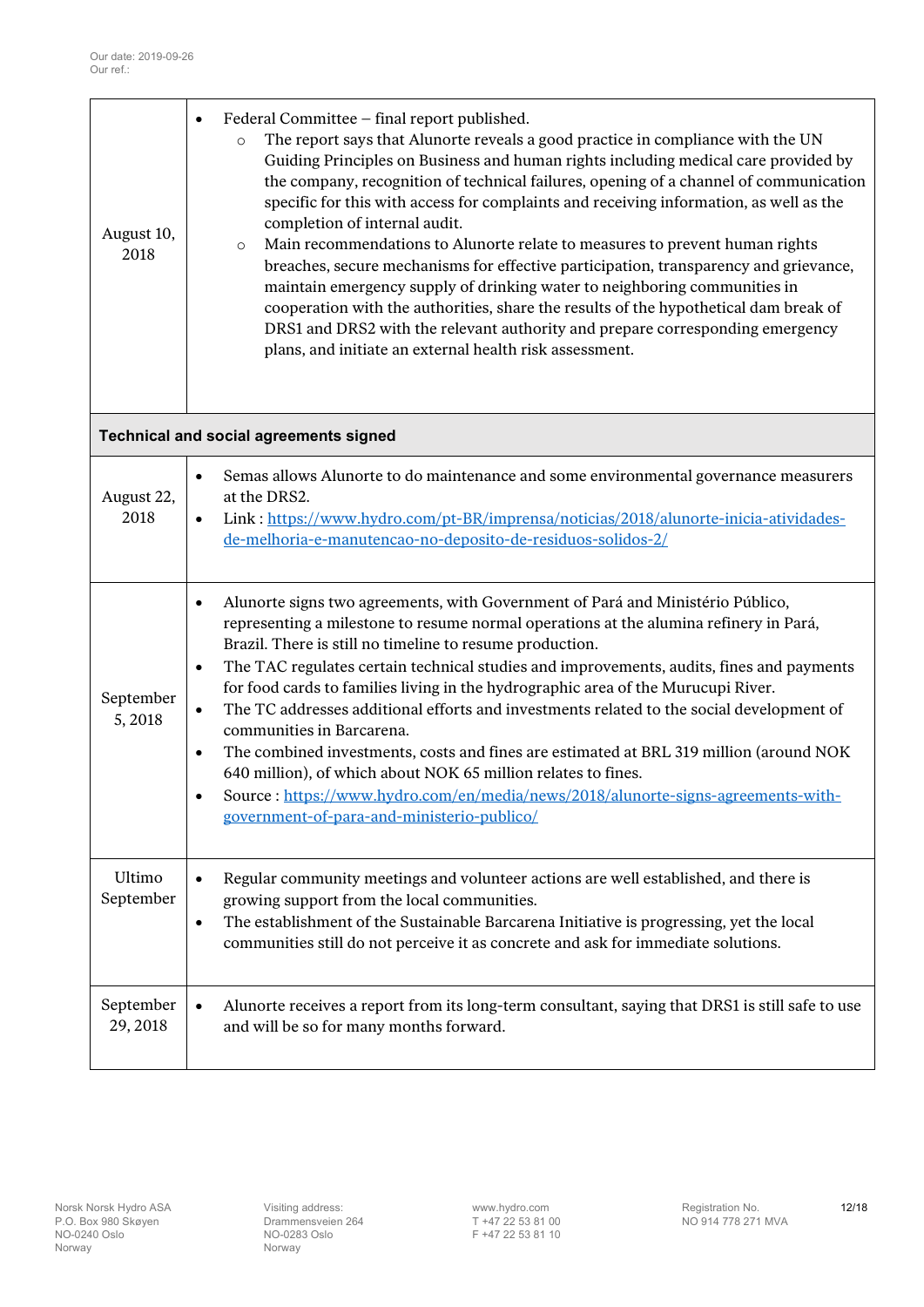<span id="page-12-1"></span><span id="page-12-0"></span>

| Old deposit area filling up                  |                                                                                                                                                                                                                                                                                                                                                                                                                                                                                                                                                                              |  |  |  |
|----------------------------------------------|------------------------------------------------------------------------------------------------------------------------------------------------------------------------------------------------------------------------------------------------------------------------------------------------------------------------------------------------------------------------------------------------------------------------------------------------------------------------------------------------------------------------------------------------------------------------------|--|--|--|
| October 3,<br>2018                           | Alunorte receives new advice from the engineering and design consultant that the current<br>$\bullet$<br>part of DRS1 under operation is no longer safe to use with drum filter technology. The more<br>secure, efficient and environmentally-friendly DRS2, nor its press filters, cannot be used, as<br>it was embargoed in March while in commissioning phase. Alunorte management makes the<br>decision to shut down production.<br>Source: https://www.hydro.com/en/media/news/2018/norsk-hydro-alunorte-announces-<br>$\bullet$<br>full-curtailment-of-its-operations/ |  |  |  |
| October 5,<br>2018                           | Thousands of Hydro employees take to the streets in Barcarena in a peaceful demonstration<br>$\bullet$<br>in favor of Alunorte and to support the process to resume normal operations, securing value<br>and jobs, and Hydro's continued contribution to sustainable growth in Pará.                                                                                                                                                                                                                                                                                         |  |  |  |
| October 6,<br>2018                           | Alunorte receives exceptional authorization from Ibama to use the modern press filters to<br>$\bullet$<br>process bauxite residue for DRS1.<br>Source: https://www.hydro.com/en/media/news/2018/alunorte-receives-authorization-to-<br>$\bullet$<br>utilize-press-filter-as-first-step-to-resume-operations/                                                                                                                                                                                                                                                                 |  |  |  |
| Continuing efforts to resume full production |                                                                                                                                                                                                                                                                                                                                                                                                                                                                                                                                                                              |  |  |  |
| October 9,<br>2018                           | Semas supports Ibama's decision and Alunorte resumes 50 percent production. Still<br>$\bullet$<br>uncertain when the embargo on production and DRS2 will be lifted.<br>Source: https://hydro.com/en/press-room/Archive/2018/alunorte-situations-<br>$\bullet$<br>news/alunorte-to-resume-production-at-half-capacity/                                                                                                                                                                                                                                                        |  |  |  |
| October<br>24, 2018                          | In connection with its Q3 results, Hydro informs that the water retainment basins capacity<br>$\bullet$<br>at Alunorte will be increased by 350 percent by end 2018. Total investments and expenses<br>related to regulatory, social and operational improvements have a total worth of about 1.1<br><b>BBRL</b>                                                                                                                                                                                                                                                             |  |  |  |
| October<br>25, 2018                          | Ibama lifts embargo on DRS2. Embargo on DRS2 from the federal court system remains in<br>$\bullet$<br>place.<br>Source: https://www.hydro.com/en/media/news/2018/ibama-lifts-embargo-on-new-<br>$\bullet$<br>alunorte-bauxite-residue-deposit-area/                                                                                                                                                                                                                                                                                                                          |  |  |  |
| October<br>28, 2018                          | Jair Bolsonario is elected new president, replacing President Temer 1 January 2019<br>$\bullet$<br>Helder Barbalho is elected new governor of Pará, replacing Governor Jatene 1 January 2019<br>$\bullet$                                                                                                                                                                                                                                                                                                                                                                    |  |  |  |
| October 31,<br>2018                          | CAINQUIAMA filed a new lawsuit requesting an injunction for the suspension of the<br>$\bullet$<br>environmental licenses of Paragominas, Albras and Alunorte (see May 15) in the state court<br>in Belem.                                                                                                                                                                                                                                                                                                                                                                    |  |  |  |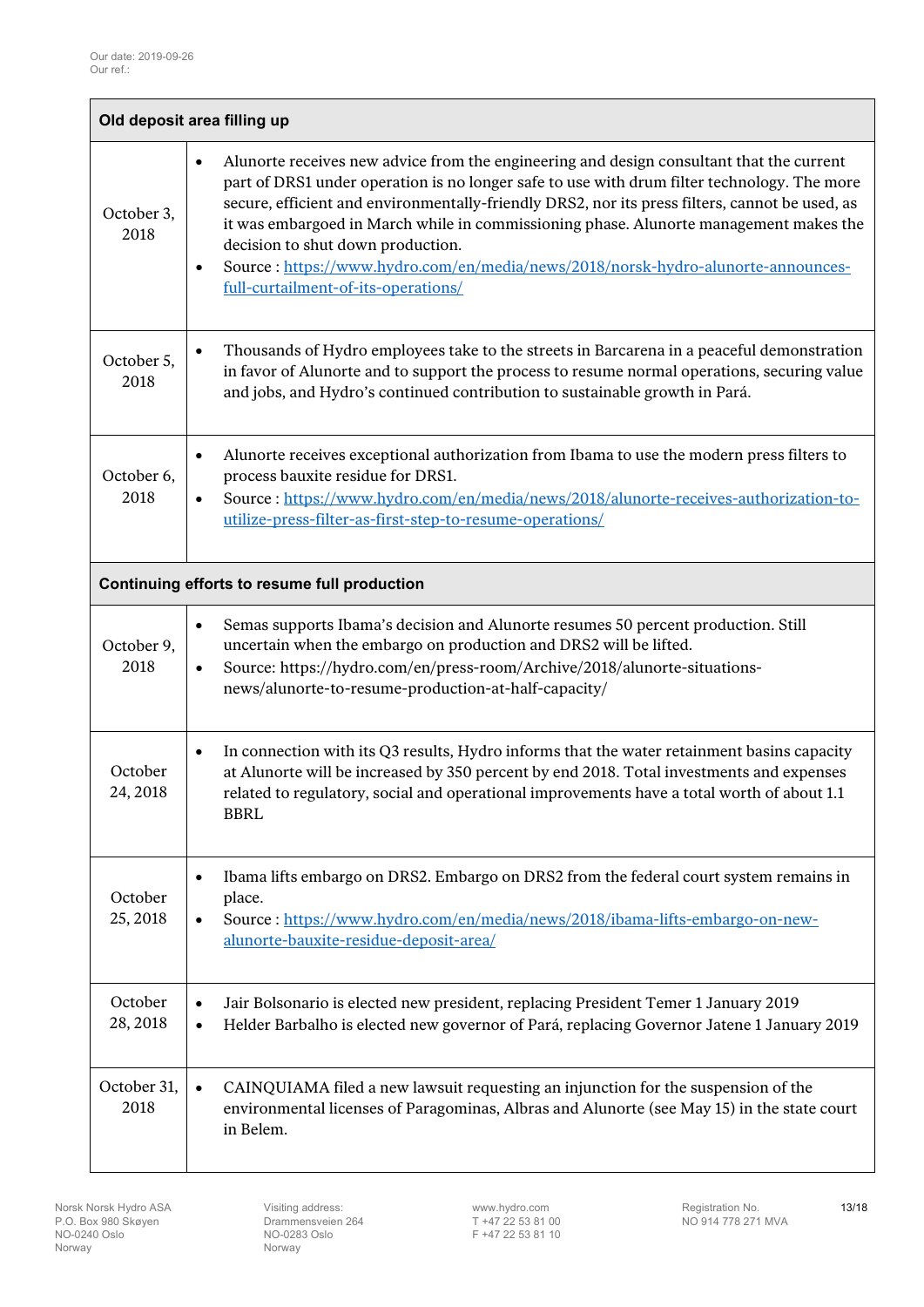| November<br>8,2018   | The federal court in Belém, Pará, declared its competence and ratified the previous decision<br>$\bullet$<br>from the State Court, Pará, about the embargo in order to further preside and decide on the<br>case.<br>Source: https://www.hydro.com/en/media/news/2018/alunorte-continues-to-work-with-<br>$\bullet$<br>the-authorities-to-lift-remaining-embargoes/                                                                                                                                                                                                                                                                                                                                |
|----------------------|----------------------------------------------------------------------------------------------------------------------------------------------------------------------------------------------------------------------------------------------------------------------------------------------------------------------------------------------------------------------------------------------------------------------------------------------------------------------------------------------------------------------------------------------------------------------------------------------------------------------------------------------------------------------------------------------------|
| November<br>12, 2018 | The report of the External Committee of the House of Representatives is presented and<br>$\bullet$<br>validated in a session. Edmilson Rodrigues, coordinator of the commission, claimed<br>irregularities in environmental licensing, ineffectiveness in detecting risks, and delay in<br>attendance to the local population. It also claims that the deposits are in an environmental<br>protection area, and suspects fraud in Pará's database for ecological reserves.<br>Source: http://www2.camara.leg.br/camaranoticias/noticias/MEIO-AMBIENTE/565436-<br>$\bullet$<br>FALHAS-E-POSSIVEIS-CRIMES-FORAM-CAUSA-DE-VAZAMENTO-DE-REJEITOS-<br>MINERAIS-EM-BARCARENA-(PA),-CONCLUI-COMISSAO.html |
| November<br>13, 2018 | About a thousand of Hydro employees take to the street in front of the Federal Court in<br>$\bullet$<br>Belém in a peaceful demonstration in favor of Alunorte and Albras to support the process to<br>resume normal operations, securing value and jobs, and Hydro's contribution to sustainable<br>growth in Pará.<br>Source: https://www.romanews.com.br/cidade/trabalhadores-pressionam-a-justica-<br>$\bullet$<br>federal-pelo-fim-do-embargo-a/19468/                                                                                                                                                                                                                                        |
| November<br>29, 2018 | Brazil update as part of Hydro Capital Markets Day in London. Read more on Hydro press<br>$\bullet$<br>release: https://www.hydro.com/en-NO/media/news/2018/capital-markets-day-2018-<br>navigating-challenging-times-maintaining-long-term-focus/<br>All presentations from Hydro's Capital Markets Day can be found here:<br>$\bullet$<br>https://www.hydro.com/en-NO/investors/reports-and-presentations/capital-markets-<br>day/capital-markets-day-2018/                                                                                                                                                                                                                                      |
| December<br>13, 2018 | Brazilian expert study shows no overflow from Alunorte's residue deposit areas during the<br>$\bullet$<br>rainfall in February 2018<br>Computer simulations carried out by professors from the Federal University of Campina<br>$\bullet$<br>Grande show that there was no overflow from Alunorte's residue deposit areas in February<br>2018. The independent study also concludes that Alunorte, from a water management<br>perspective, can produce safely at 100% capacity.<br>Source: https://www.hydro.com/en/media/news/2018/brazilian-expert-study-shows-no-<br>$\bullet$<br>overflow-from-alunortes-residue-deposits-during-february-rainfall/                                            |
| December<br>18,2018  | Alunorte completes delivery of food cards in Barcarena: Alunorte finalizes the delivery of<br>$\bullet$<br>food cards to residents of the area of the Murucupi river basin in Barcarena. The delivery of<br>the benefit is accorded in the Term of Adjustment of Conduct (TAC) signed between the<br>company, Hydro, the State and Federal Public Ministry and the Government of the State of<br>Pará. The distribution was completed one day before the initial forecast.                                                                                                                                                                                                                         |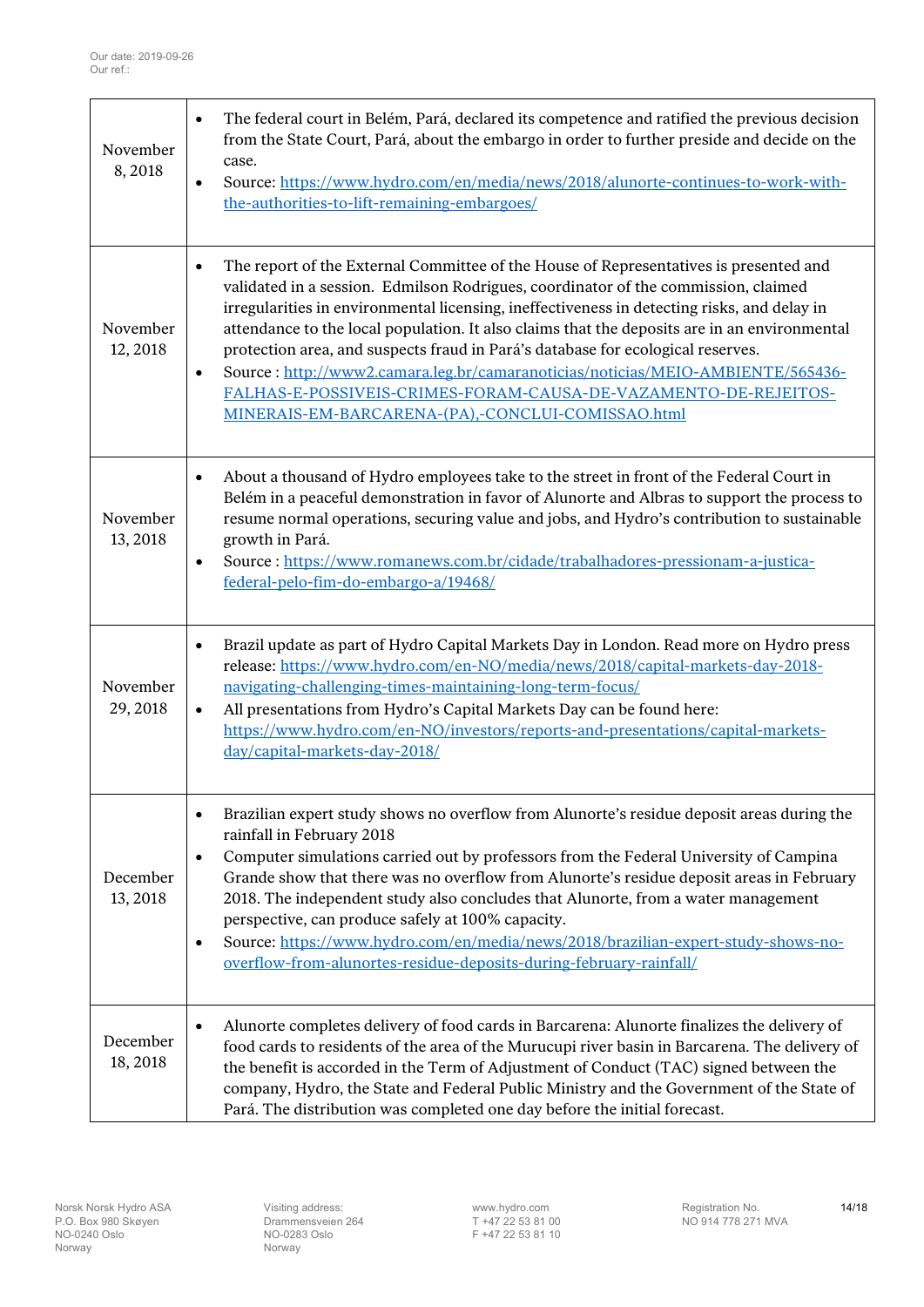|                      | $\bullet$              | The Legislative Assembly of the state of Pará concludes investigation: The Legislative<br>Assembly of the state of Pará concluded its investigation into Alunorte and the February<br>2018 rainfall event and published its report on the issue.                                                                                                                                                                                                                                                                                                                                                                                                                                                                                                                                                                                                                                                                                                                       |
|----------------------|------------------------|------------------------------------------------------------------------------------------------------------------------------------------------------------------------------------------------------------------------------------------------------------------------------------------------------------------------------------------------------------------------------------------------------------------------------------------------------------------------------------------------------------------------------------------------------------------------------------------------------------------------------------------------------------------------------------------------------------------------------------------------------------------------------------------------------------------------------------------------------------------------------------------------------------------------------------------------------------------------|
| December<br>27, 2018 | $\bullet$              | Alunorte progresses in implementation of operational improvements: The refinery is<br>investing in expanding rainwater storage capacity and in the Industrial Wastewater<br>Treatment Plant with construction of new basins, new pumping systems and water pipes,<br>new instruments for automation and control, new cameras for monitoring the basins and a<br>new water treatment facility. Alunorte has also acquired new vehicles, such as ambulance,<br>fire truck and pickups with gyro flex and speakers. The Refinery's Emergency Response<br>Plan was also reviewed and has included the creation of the Community Environmental<br>Emergency Brigade, with participation of representatives of local communities.<br>Se video: https://www.youtube.com/watch?v=V-PFGTsFz5Y                                                                                                                                                                                   |
| January 15,<br>2019  | $\bullet$<br>$\bullet$ | SEMAS lifts Alunorte's production embargo: The environmental agency in the state of Pará,<br>SEMAS, has issued a technical note attesting that Hydro Alunorte can safely resume normal<br>operations and has on this basis lifted the production embargo.<br>The lifting of the production embargo from SEMAS does not allow for immediate<br>resumption of full operation at Alunorte, as the embargo of the Federal Court remains in<br>force.<br>Source: https://www.hydro.com/en/media/news/2019/semas-lifts-alunortes-production-<br>embargo/                                                                                                                                                                                                                                                                                                                                                                                                                     |
| March 26,<br>2019    | ٠<br>٠                 | Alunorte signs agreement with Ministério Público on third-party verification of technical<br>reports, parties agree on amendment of TAC and Federal Court schedules hearing: Alunorte<br>has agreed with Ministério Público to have third-party technical assistance to assess<br>whether reports from SEMAS and the University of Campina Grande, both concluding that<br>Alunorte can safely resume normal operations, comply with technical parameters and<br>relevant applicable rules.<br>If the third-party assessment supports the conclusions, Ministério Público will file a petition<br>in the Federal Court in Belém confirming it would not oppose lifting Alunorte's production<br>embargo. The agreement schedules a timeline for the assessment to be concluded in April. It<br>does not include a timeline for the decision to be made by the court.<br>Source: https://www.hydro.com/en/media/news/2019/norsk-hydro-update-on-alunorte-<br>situation/ |
| April 4,<br>2019     | $\bullet$<br>$\bullet$ | Federal Court holds a conciliatory hearing between Ministério Público, Hydro and Alunorte<br>regarding the refinery embargo: During the hearing, Ministério Público and Alunorte<br>provided an updated to the judge regarding the assessment being carried out by expert<br>technicians on the reports from SEMAS/FADESP and ATECEL/University of Campina<br>Grande (UFCG), which concluded that Alunorte can resume operations.<br>Judge Arthur Pinheiro Chaves, from the 9th Federal Court, scheduled a new conciliation<br>hearing for April 12, when he will have the opportunity to listen to the technical experts.<br>However, the time for a court decision remains unclear.                                                                                                                                                                                                                                                                                  |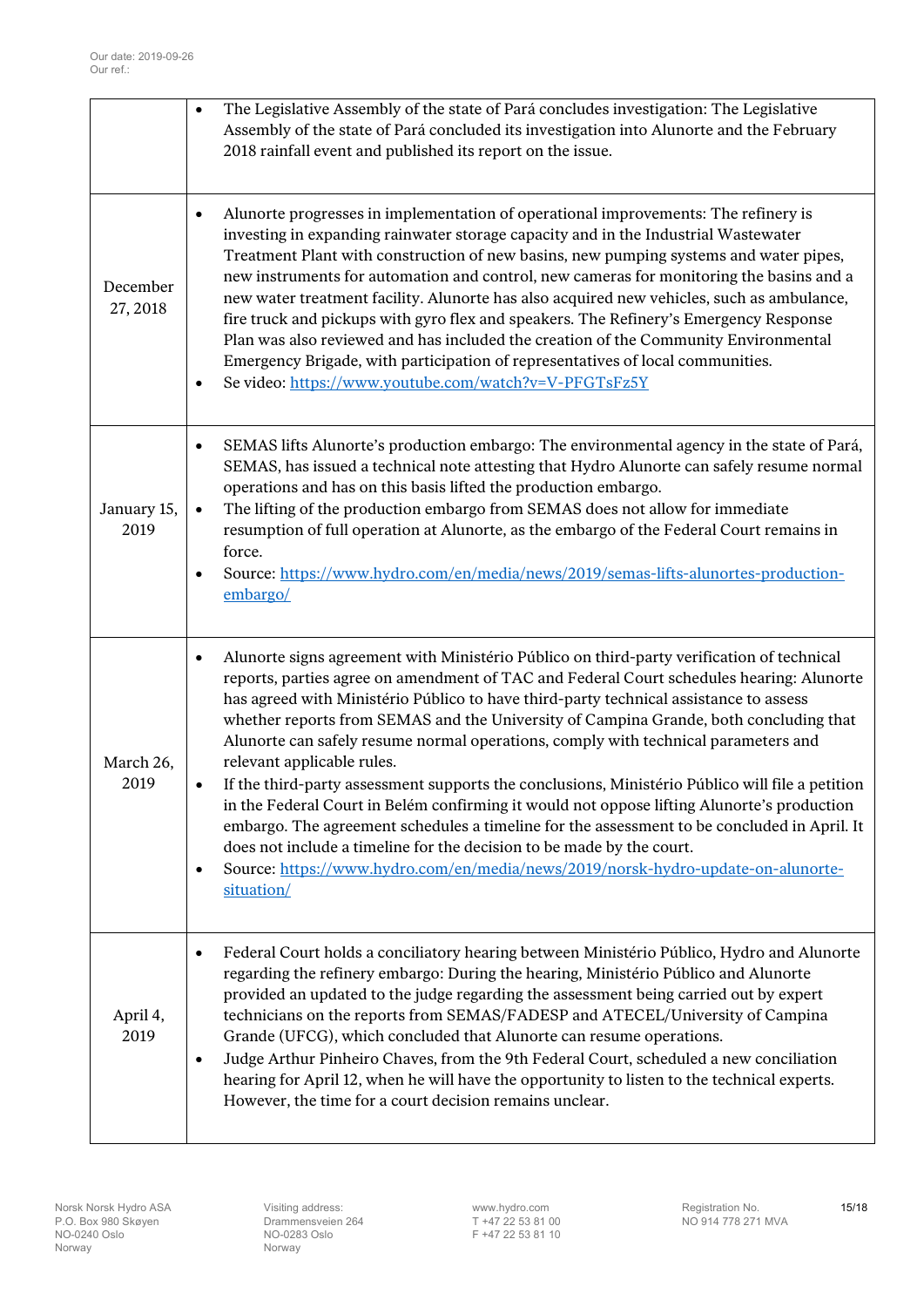| April 12,<br>2019  | Ministério Público and Alunorte provide Federal Court with joint petition to lift production<br>$\bullet$<br>embargos: The Federal Court in Belém held a conciliatory hearing between Ministério<br>Público and Alunorte to discuss the production embargos for Hydro's Alunorte alumina<br>refinery. At the hearing, Ministério Público and Alunorte provided the court with a joint<br>petition to lift the production embargos. The Government of Pará was represented by the<br>State Attorney.<br>Source: https://www.hydro.com/en/media/news/2019/ministerio-publico-and-alunorte-<br>$\bullet$<br>provide-federal-court-with-joint-petition-to-lift-production-embargos/ |
|--------------------|---------------------------------------------------------------------------------------------------------------------------------------------------------------------------------------------------------------------------------------------------------------------------------------------------------------------------------------------------------------------------------------------------------------------------------------------------------------------------------------------------------------------------------------------------------------------------------------------------------------------------------------------------------------------------------|
| May 1,<br>2019     | Alunorte starts second phase in benefits program for people identified to receive food card<br>$\bullet$<br>The action is aimed at people who prove their residence in the region of the Murucupi basin<br>$\bullet$<br>in Barcarena in February 2018. The proof will enable the residents previously identified to<br>receive the temporary social benefit, as established in the Term of Adjusted Conduct (TAC)<br>signed by Hydro, Alunorte, Government in the State of Pará and Ministério Público.                                                                                                                                                                         |
| May 15,<br>2019    | Federal Court lifts one of two production embargos on Alunorte: The Federal Court in<br>$\bullet$<br>Belém, Brazil, lifted the production embargo on Alunorte under the civil lawsuit. The<br>refinery is still subject to a production embargo imposed by the same court in a parallel<br>criminal lawsuit. No decision has been taken on the embargos on the new bauxite residue<br>disposal area (DRS2).<br>Source: https://www.hydro.com/en/media/news/2019/federal-court-lifts-one-of-two-<br>$\bullet$<br>production-embargos-on-alunorte/                                                                                                                                |
| May 20,<br>2019    | Federal court lifts remaining production embargo at Alunorte: The federal court in Belem,<br>$\bullet$<br>Brazil, lifted the production embargo on the Alunorte alumina refinery under the criminal<br>lawsuit on Monday, May 20, allowing Alunorte to ramp up towards normal production after<br>running at half capacity for more than a year. No decision has been taken on the embargos<br>on the new bauxite residue disposal area (DRS2).<br>Source: https://www.hydro.com/en/media/news/2019/federal-court-lifts-remaining-<br>٠<br>production-embargo-at-alunorte/                                                                                                      |
| May 21,<br>2019    | Albras resumes normal aluminium production: Albras' Board of Directors decided to restart<br>$\bullet$<br>aluminium production at the Albras aluminium plant in Brazil. Albras curtailed 50% of its<br>production in April 2018. The decision to restart Albras came after the decisions by the<br>federal court in Belem, Brazil, to lift the production embargoes on Alunorte on May 15 and<br>May 20, allowing Alunorte to ramp up towards normal production.<br>Source: https://www.hydro.com/en/media/news/2019/albras-resumes-normal-aluminium-<br>$\bullet$<br>production/                                                                                               |
| August 30,<br>2019 | Ministerio Publico Federal, Hydro and Alunorte provide Federal Court with joint petition to<br>$\bullet$<br>lift DRS2 embargoes: Alunorte, Hydro and Ministerio Publico Federal filed a joint petition to<br>the Federal Court in Belem to lift the embargoes on the new bauxite residue deposit area -<br>DRS2. The activities were suspended on March 1, 2018, following a court ordered embargo.                                                                                                                                                                                                                                                                             |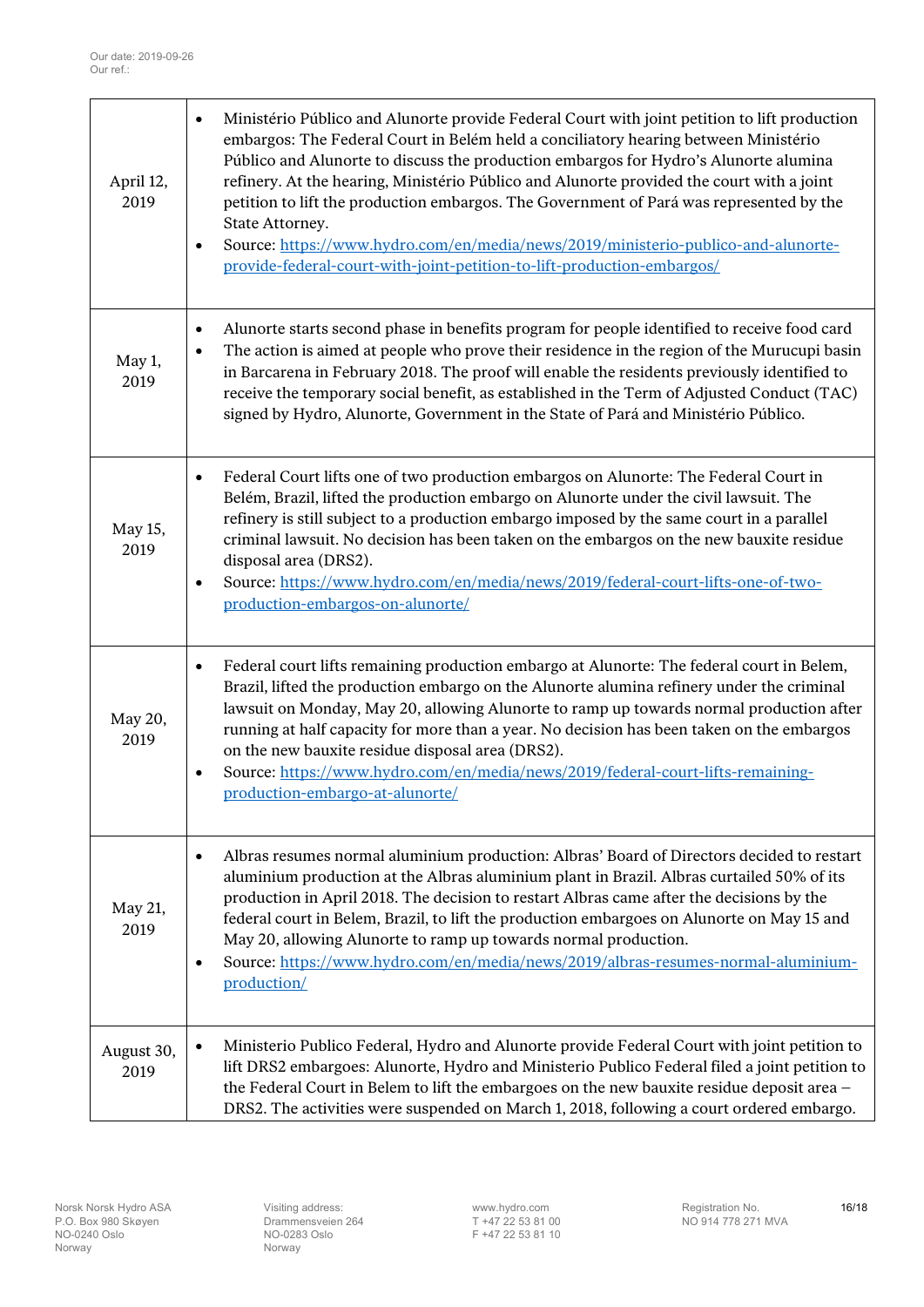|                       | $\bullet$              | Source: https://www.hydro.com/en/media/news/2019/norsk-hydro-ministerio-publico-<br>federal-hydro-and-alunorte-provide-federal-court-with-joint-petition-to-lift-drs2-<br>embargoes/                                                                                                                                                                                                                                                                                                                                                                                  |
|-----------------------|------------------------|-----------------------------------------------------------------------------------------------------------------------------------------------------------------------------------------------------------------------------------------------------------------------------------------------------------------------------------------------------------------------------------------------------------------------------------------------------------------------------------------------------------------------------------------------------------------------|
| September<br>20, 2019 | $\bullet$<br>$\bullet$ | Federal Court lifts one of two embargos on Alunorte's deposit area DRS2: The Federal<br>Court of Pará lifted the embargo on Alunorte's new bauxite residue disposal (DRS2) under<br>the civil lawsuit. The decision to lift the DRS2 embargo in the civil case against Alunorte<br>came after Ministério Público and Alunorte submitted a joint petition to the federal court on<br>August 30, requesting the embargoes to be lifted.<br>Source: https://www.hydro.com/en/media/news/2019/federal-court-lifts-one-of-two-<br>embargos-on-alunortes-deposit-area-drs2/ |
| September<br>26, 2019 | $\bullet$<br>$\bullet$ | Federal court lifts final embargo on Alunorte deposit area: The Brazilian federal court lifted<br>the final embargo on Alunorte's new bauxite residue disposal (DRS2) under a criminal<br>lawsuit, allowing the alumina refinery to resume activities of installation and commissioning<br>at DRS2 and ending a 19-month embargo period which has restricted activities at the plant.<br>Source: https://www.hydro.com/en/media/news/2019/federal-court-lifts-final-embargo-on-<br>alunorte-deposit-area/                                                             |

## <span id="page-16-0"></span>**Terms & definitions**

**Alepa –** Assembleia Legislativa do Pará is the legislature of the state of Pará

**CAINQUIAMA -** Associação dos Caboclos, Indígenas e Quilombolas da Amazônia is an organization for traditional and indigenous peoples in the Amazon basin in Brazil

**CAP Project –** A potential new alumina refinery to be located in Barcarena, close to Alunorte, has been under evaluation for development in a joint venture between Hydro and Dubal Holding LLC (Hydro's share, 81 percent) with a potential maximum capacity of 7.4 million mt.

**CPI –** Parliamentary Committee of Inquiry was established by Alepa to investigate environmental and social impacts of Alunorte and other industries in Barcarena.

**DRS1 –** The largest and older bauxite residue deposits area at Alunorte. DRS1 is using dry stacking technology and was, until the construction of DRS2, regarded as state of the art technology. By using the old drum filters, water content was 36 percent in the solid bauxite residue. Following the exceptional authorization of Ibama October 9, Alunorte now uses the DRS2 press filters.

**DRS2 –** Alunorte's newest and most modern bauxite residue deposits using new state of the art dry stacking technology. The attached press filters reduce the water content in the bauxite residue to 22 percent. DRS2 was

Norway